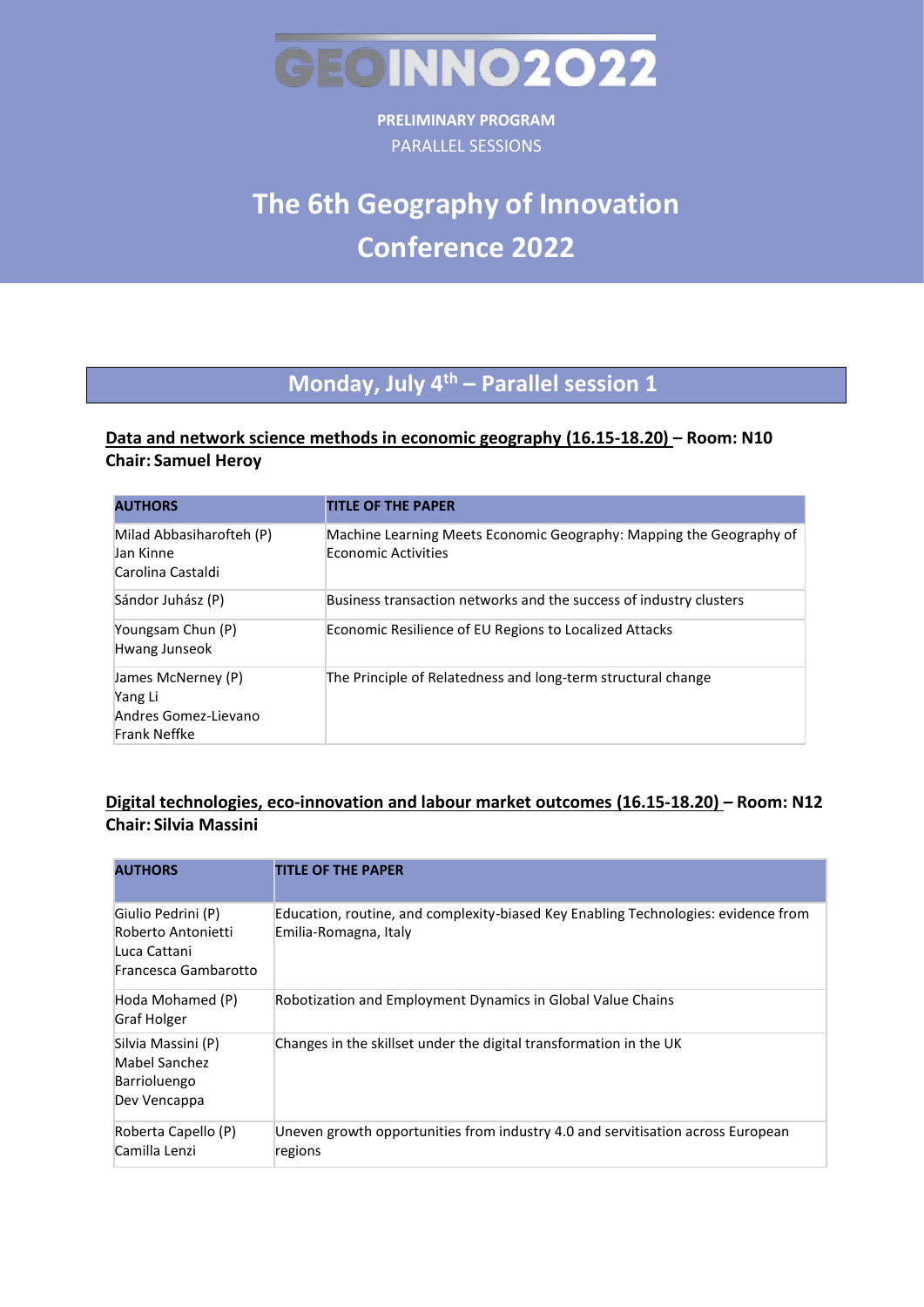### **Economic Complexity to Inform Policy (Monday 16.15-18.20) – Room: N13 Chair: Andrea Tacchella**

| <b>AUTHORS</b>                                                                   | <b>TITLE OF THE PAPER</b>                                                                                                                                          |
|----------------------------------------------------------------------------------|--------------------------------------------------------------------------------------------------------------------------------------------------------------------|
| Andrea Tacchella (P)<br>Robert Marschinski                                       | Mapping Capabilities for Pollution Prevention and Control                                                                                                          |
| Deyu Li (P)<br>Kavita Surana<br>Shengjun Zhu<br>Laura Diaz Anadon                | Climbing the global value chain ladder: the relationship between manufacturing<br>capabilities, demand, and the complexity of wind industry across Chinese regions |
| Francesco de Cunzo (P)<br>Angelica Sbardella<br>Alberto Petri<br>Andrea Zaccaria | The trickle down from environmental innovation to productive complexity                                                                                            |
| Muhammed Yildirim (P)                                                            | Sorting, Matching and Economic Complexity                                                                                                                          |

### **Entrepreneurial Ecosystems and the Role of Place: Foundations, Policies, and Dynamics (Monday 16.15-18.20) – Room: N15 Chair: Bernard Wurth**

| <b>AUTHORS</b>                                                     | <b>TITLE OF THE PAPER</b>                                                                                                                                                            |
|--------------------------------------------------------------------|--------------------------------------------------------------------------------------------------------------------------------------------------------------------------------------|
| Balázs Páger (P)<br>Éva Komlósi<br>Marcus Dejardin<br>László Szerb | Is there only one way to reach the podium? A configuration approach of entrepreneurship<br>and regional development                                                                  |
| Elisa Operti (P)<br>Amit Kumar<br>Juha Uotila                      | Microfoundations of entrepreneurial ecosystems: The case of the Helsinki region                                                                                                      |
| Jip Leendertse (P)<br>Frank J.van<br>Rijnsoever                    | Finding Neverland, Entrepreneurial Ecosystems for Sustainable Entrepreneurship                                                                                                       |
|                                                                    | Susann Schaefer (P) Do entrepreneurial ecosystems undergo sectoral changes during their evolution? A study of<br>industrial composition and firm locations in Tel Aviv-Jaffa, Israel |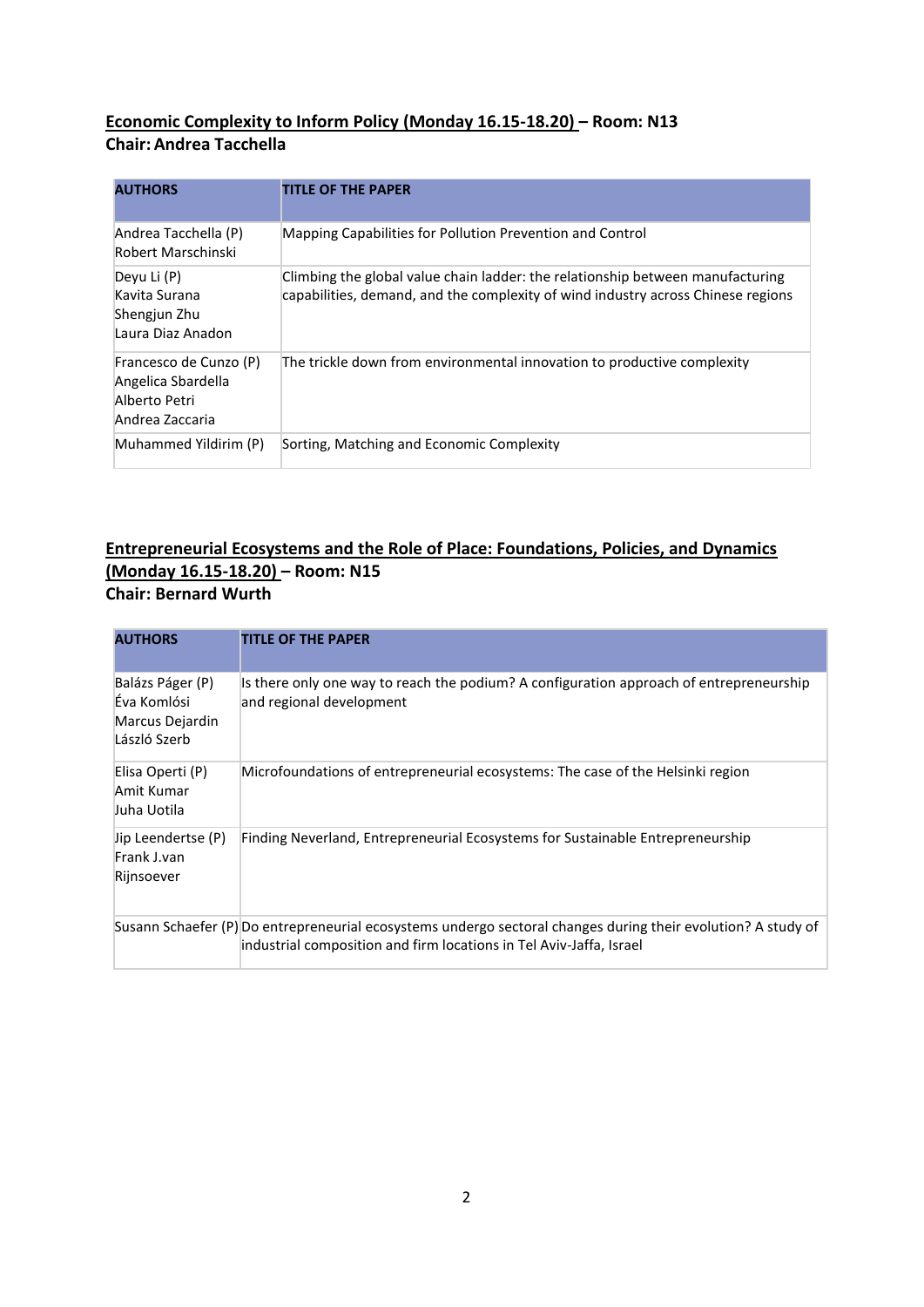### **Geography, Environment and Justice (Monday 16.15-18.20) – Room: N16 Chair: Davide Consoli**

| <b>AUTHORS</b>                                             | <b>TITLE OF THE PAPER</b>                                                                   |
|------------------------------------------------------------|---------------------------------------------------------------------------------------------|
| Andrea Coveri<br>Antonello Zanfei                          | Elena Paglialunga (P) Climate change and inequality: new evidence from a global perspective |
| Gianluca Biggi (P)<br>Elisa Giuliani<br>Arianna Martinelli | Living in a poisonous world. The geography of inventions in the pesticide industry          |
| Nils Grashof (P)                                           | The dark side of green innovation? - Green transition and regional inequality in Europe     |
| Yunxiong Li (P)<br>Simona lammarino                        | Spatial Dynamics of Technological Innovation and Global Trade of Rare Metals                |

### **Globalisation of innovation and knowledge (Monday 16.15-18.20) – Room: N11 Chair: Moritz Mueller**

| <b>AUTHORS</b>                                                             | <b>TITLE OF THE PAPER</b>                                                                                                                   |
|----------------------------------------------------------------------------|---------------------------------------------------------------------------------------------------------------------------------------------|
| Cristina Rujan (P)<br>Anna Gumpert<br>Kalina Manova<br>Monika Schnitzer    | Multinational Firms and Global Innovation                                                                                                   |
| Federico Colozza (P)<br>Carlo Pietrobelli                                  | Relatedness and Global Value Chains as drivers of new specializations in the EU regions.                                                    |
| Moritz Mueller (P)<br>Kevin Wirtz<br>Pierre Pelletier<br>Stefano Bianchini | On the global health science response to COVID-19                                                                                           |
| Renato Garcia (P)                                                          | An analysis of the effects of Foreign Direct Investment Spillovers on Regional Innovation:<br>the role of the regional industrial structure |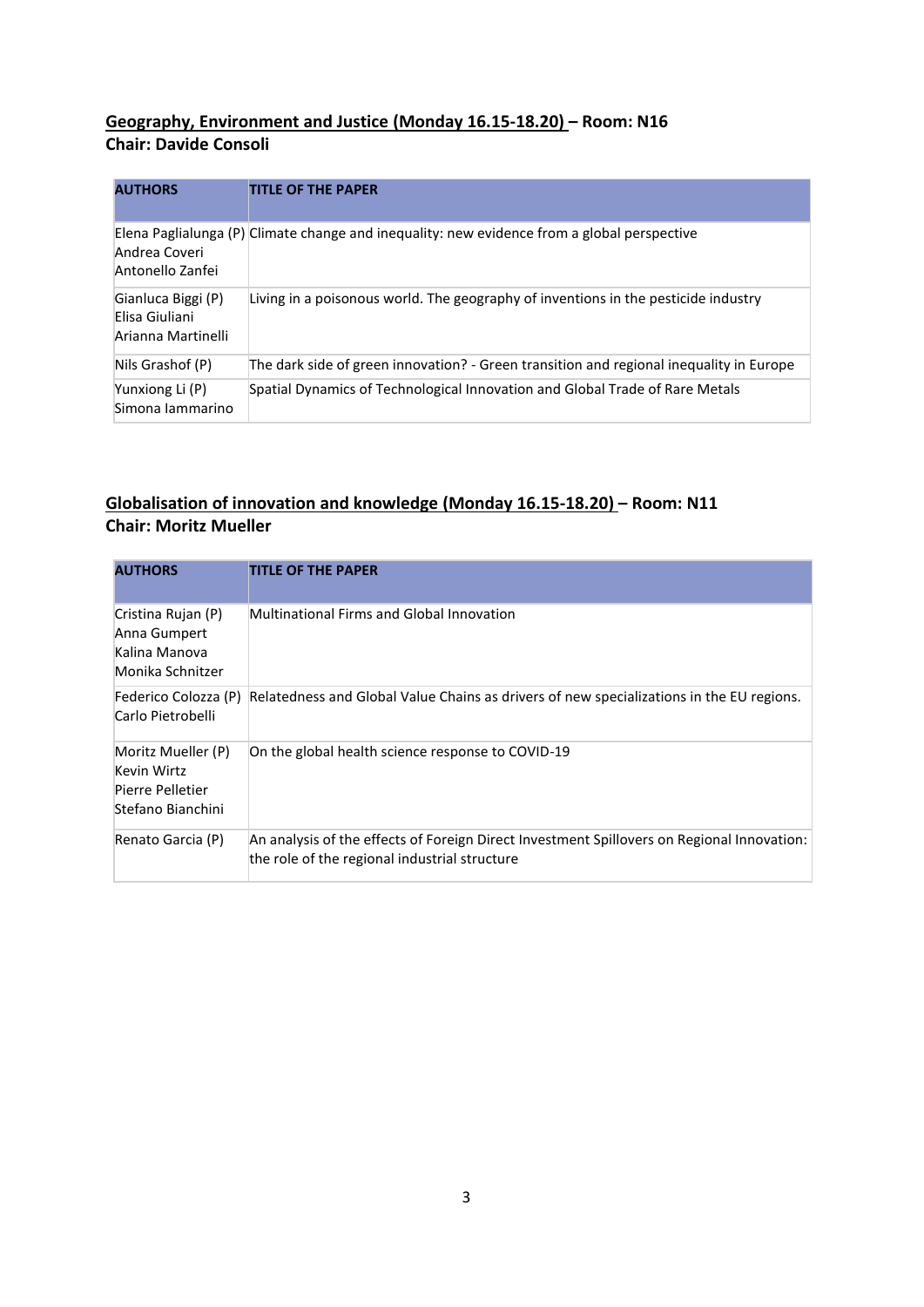### **Green and sustainable innovation (Monday 16.15-18.20) – Room: N17 Chair: François Perruchas**

| <b>AUTHORS</b>                                                                                                | <b>TITLE OF THE PAPER</b>                                                                                    |
|---------------------------------------------------------------------------------------------------------------|--------------------------------------------------------------------------------------------------------------|
| François Perruchas (P)<br>Susanne Bührer-Topçu<br>Davide Consoli<br>Nicolò Barbieri<br><b>Richard Woolley</b> | Green women are not only from Mars: gender and eco-innovation                                                |
| Labrouche Geoffroy (P)<br>Simon Nadel<br>Luis Orozco<br>Eva Coll-Martínez                                     | Location Determinants of Inventions in Biogas Technologies: Evidence from France                             |
| Tommaso Rughi (P)<br>Julia Mazzei<br>Maria Enrica Virgilito                                                   | Knowing brown and inventing green? Incremental and radical innovative activities in<br>the automotive sector |
| Sebastian Losacker (P)<br>Jens Horbach<br>Ingo Liefner                                                        | Which green technologies diffuse across regions? Insights from patent licensing data                         |

### **Innovation policy for regions and countries (Monday 16.15-18.20) – Room: N14 Chair: Antonio Vezzani**

| <b>AUTHORS</b>                                                 | <b>TITLE OF THE PAPER</b>                                                                                         |
|----------------------------------------------------------------|-------------------------------------------------------------------------------------------------------------------|
| Alessio Giustolisi (P)<br>Maximilian Benner<br>Michaela Trippl | Smart Specialisation: towards an outward looking approach                                                         |
| Ana Pego (P)                                                   | Innovation and ecosystems, a new methodology for sustainable business in cities                                   |
| Antonio Vezzani (P)<br>Luca Cattani<br>Sandro Montresor        | Eco-innovation and digitalisation in Small Medium Enterprises: Does geographical<br>location make the difference? |
| Andrés Rodríguez-Pose (P)                                      | Innovation in regions: the policy perspective                                                                     |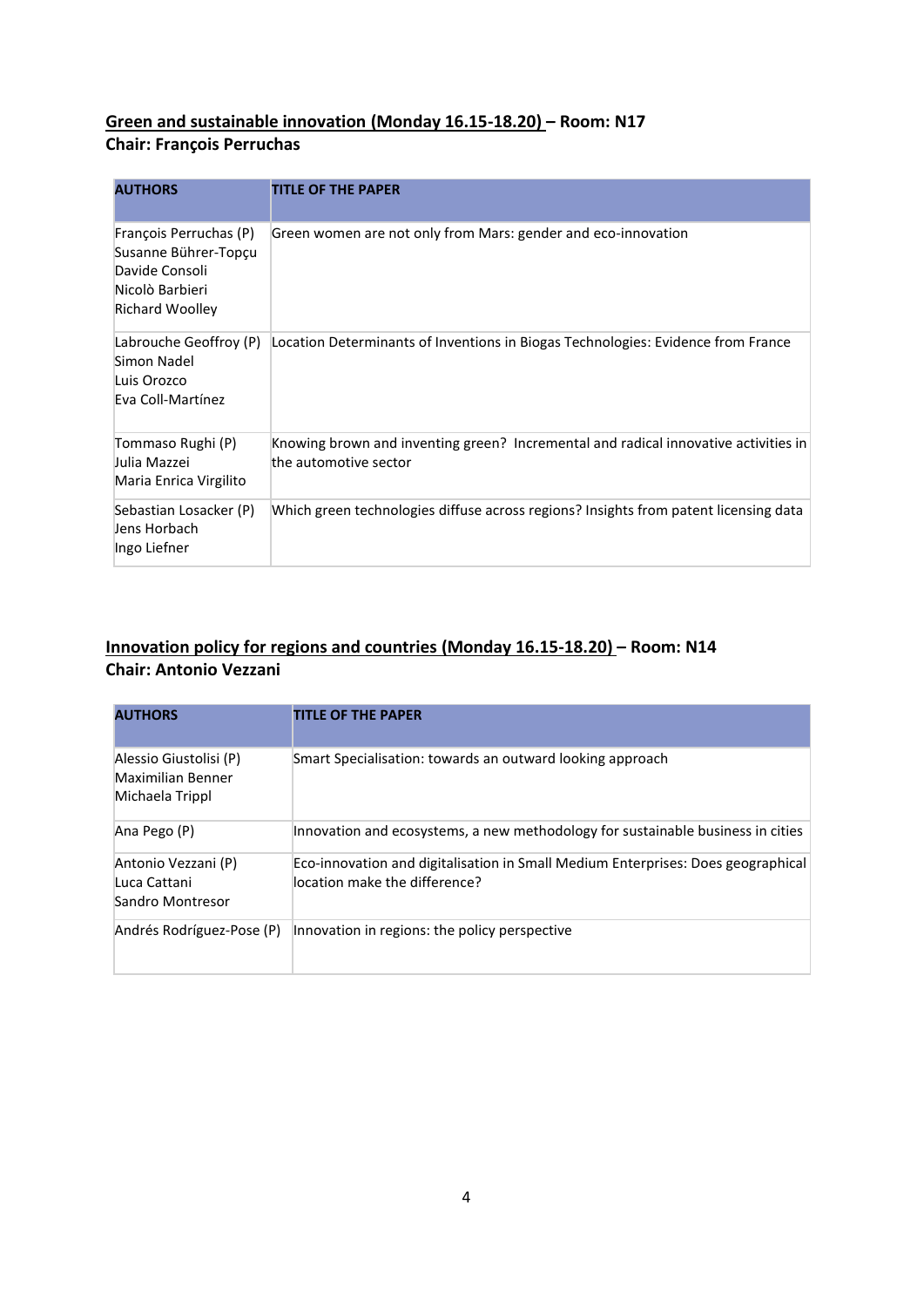### **Migration, Globalization and the Knowledge Economy (Monday 16.15-18.20) – Room: N19 Chair: Andrea Morrison**

| <b>AUTHORS</b>                           | <b>TITLE OF THE PAPER</b>                                                                    |
|------------------------------------------|----------------------------------------------------------------------------------------------|
| Daniela Bolzani (P)<br>Giulia Martinelli | Incubation for migrant entrepreneurship: An exploration of Italian incubators'<br>approaches |
| Gabriele Cristelli                       | Rainer Widmann (P) Open-Border Policy and Knowledge Diffusion                                |

### **Pathways to Inclusive Labour Markets (PILLARS) (Monday 16.15-18.20) – Room: N18 Chair: Emilio Colombo**

| <b>AUTHORS</b>                                                               | <b>TITLE OF THE PAPER</b>                                                                               |
|------------------------------------------------------------------------------|---------------------------------------------------------------------------------------------------------|
| Dongmiao Zhang (P)<br>Ron Boschma<br>Pierre-Alexandre Balland                | The Creative Destruction of Artificial Intelligence: Evidence from US Metropolitan<br>Statistical Areas |
| Emilio Colombo (P)<br>Mario Mezzanzanica<br>Fabio Mercorio                   | Changes of skill requirements across jobs and labour markets: evidence from web<br>vacancies            |
| Stefano Dughera (P)<br>Francesco Quatraro<br>Andrea Ricci<br>Claudia Vittori | Technological externalities and wage premium: new evidence from Italian labor<br>markets                |

### **The multi-scalar geography of sustainability transitions: Exploring interfaces between sectoral and regional innovation dynamics (Monday 16.15-18.20) – Room: N01 Chair:Johan Miörner**

| <b>AUTHORS</b>                                        | <b>TITLE OF THE PAPER</b>                                                                                                       |
|-------------------------------------------------------|---------------------------------------------------------------------------------------------------------------------------------|
| Andrea Ferloni (P)<br>Céline Rozenblat<br>Mehdi Bida  | Urban trajectories in the transition to Electric Vehicles: a patent-based coevolutionary<br>approach                            |
| Gesa Pflitsch (P)                                     | Exploring multi-scalar effects on the micro-patterns of regional industrial<br>transformations to sustainability                |
| Juliana Barbosa (P)<br>Nuno Bento<br>Margarida Fontes | Multi-dimensional effects of an energy technology policy: Sectorial and territorial<br>consequences of onshore wind in Portugal |
| Abdullah Fahimi (P)<br>Paul Upham<br>Gesa Pflitsch    | Foreign actors, local institutions: the role of transnational actors in Afghanistan's energy<br>landscape                       |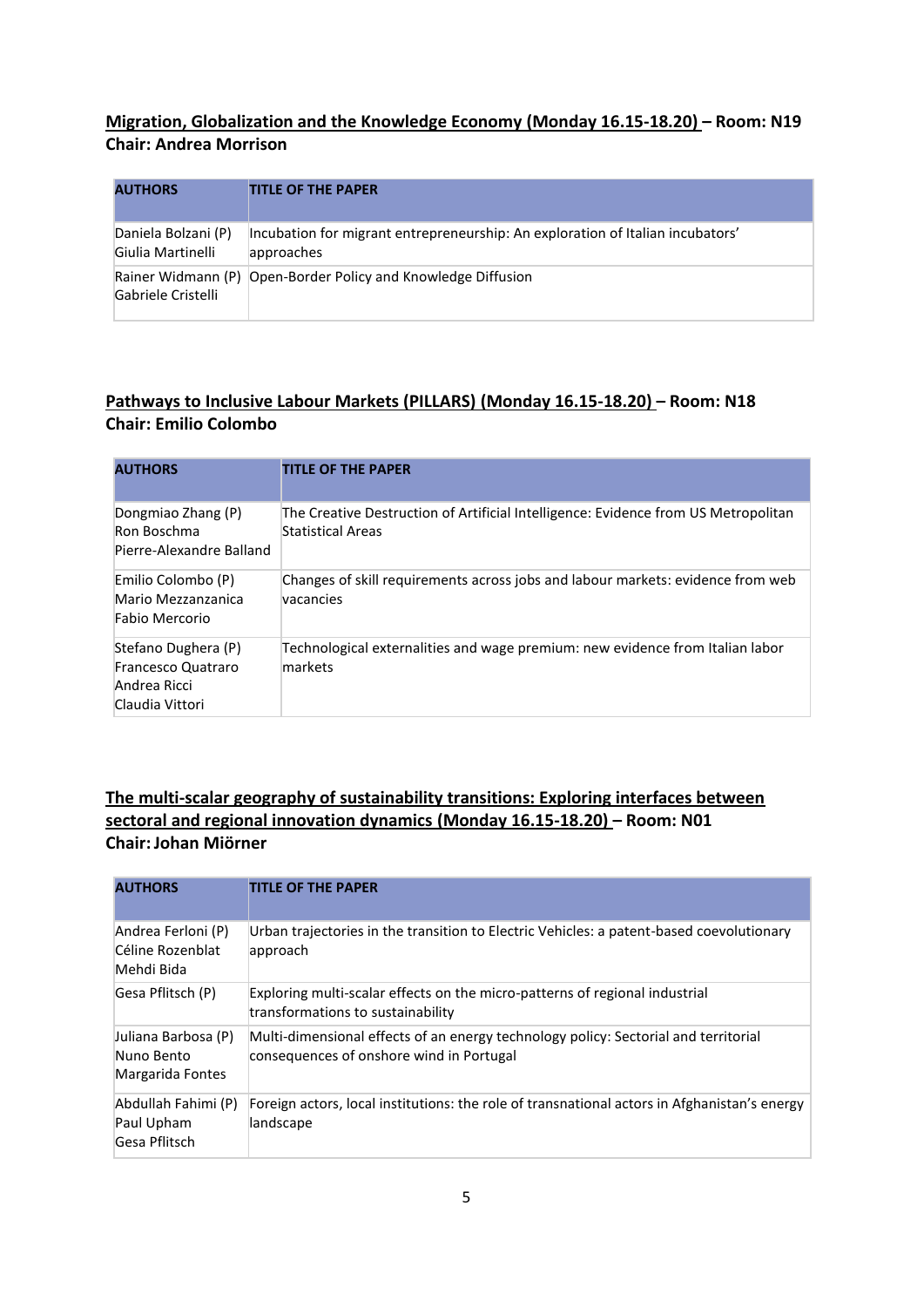## **Meet the authors (Monday 16.15-18.20) – Room: N02**

| <b>AUTHORS</b>                                                                                                                | <b>TITLE OF THE BOOK</b>                                                   |
|-------------------------------------------------------------------------------------------------------------------------------|----------------------------------------------------------------------------|
| Anna Dabrowska (P)<br>Tatiana lakovleva<br>Elisa Thomas<br>Laila Nordstrand Berg<br>Rómulo Pinheiro Paul<br><b>Benneworth</b> | Universities and Regional Engagement: From the Exceptional to the Everyday |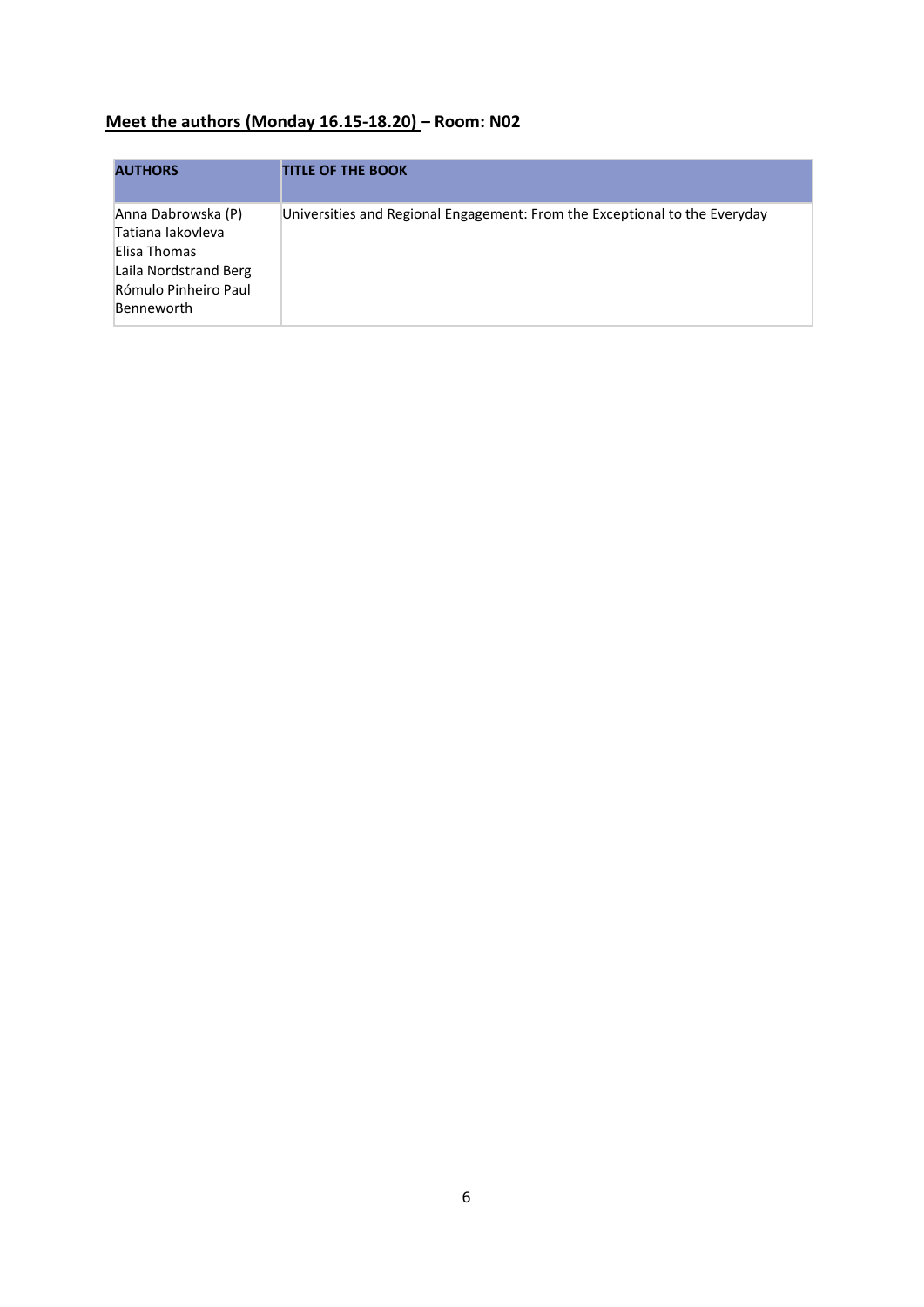## **Tuesday, July 5th – Parallel session 2**

### **Data and network science methods in economic geography (11.30-13.10) – Room: N10 Chair: Celine Rozenblat**

| <b>AUTHORS</b>                                                               | <b>TITLE OF THE PAPER</b>                                                                 |
|------------------------------------------------------------------------------|-------------------------------------------------------------------------------------------|
| Burcu Ozgun (P)<br>Tom Broekel                                               | COVID-19 in the German News Media                                                         |
| Celine Rozenblat (P)<br>Mikhail Rogov<br>Mehdi Bida<br><b>Shade Shutters</b> | Evaluating multilevel resilience of Russian urban economies 2010-2019                     |
| Frank van der Wouden (P)<br>Hyejin Youn                                      | Impact of geographical distance on acquiring know-how through scientific<br>collaboration |
| Balazs Lengyel (P)<br>Milad Abbasiharofteh<br>Dieter Franz Kogler            | Atypical combination of technologies in regional co-inventor networks                     |

### **Economic Complexity to Inform Policy (Tuesday 11.30-13.10) – Room: N11 Chair:Dario Diodato**

| <b>AUTHORS</b>                                                                                                              | <b>TITLE OF THE PAPER</b>                                                                            |
|-----------------------------------------------------------------------------------------------------------------------------|------------------------------------------------------------------------------------------------------|
| Ghinwa Moujaes (P)                                                                                                          | How does economic complexity impact local inequality across EU regions?                              |
| Robert Hill (P)<br>Caitlin Allen<br>Haroon Bhorat<br>Christopher Rooney<br>Francois Steenkamp                               | Building Economic Complexity in the South African Fibrous Plant Economy                              |
| Ulrich Schetter (P)                                                                                                         | A Structural Ranking of Economic Complexity                                                          |
| Angelica Sbardella (P)<br>Maria Enrica VIrgillito<br>Giovanni Dosi<br>Stefano Costa<br>Stefano Desantis<br>Roberto Monducci | From organizational capabilities to corporate performances: at the roots of<br>productivity slowdown |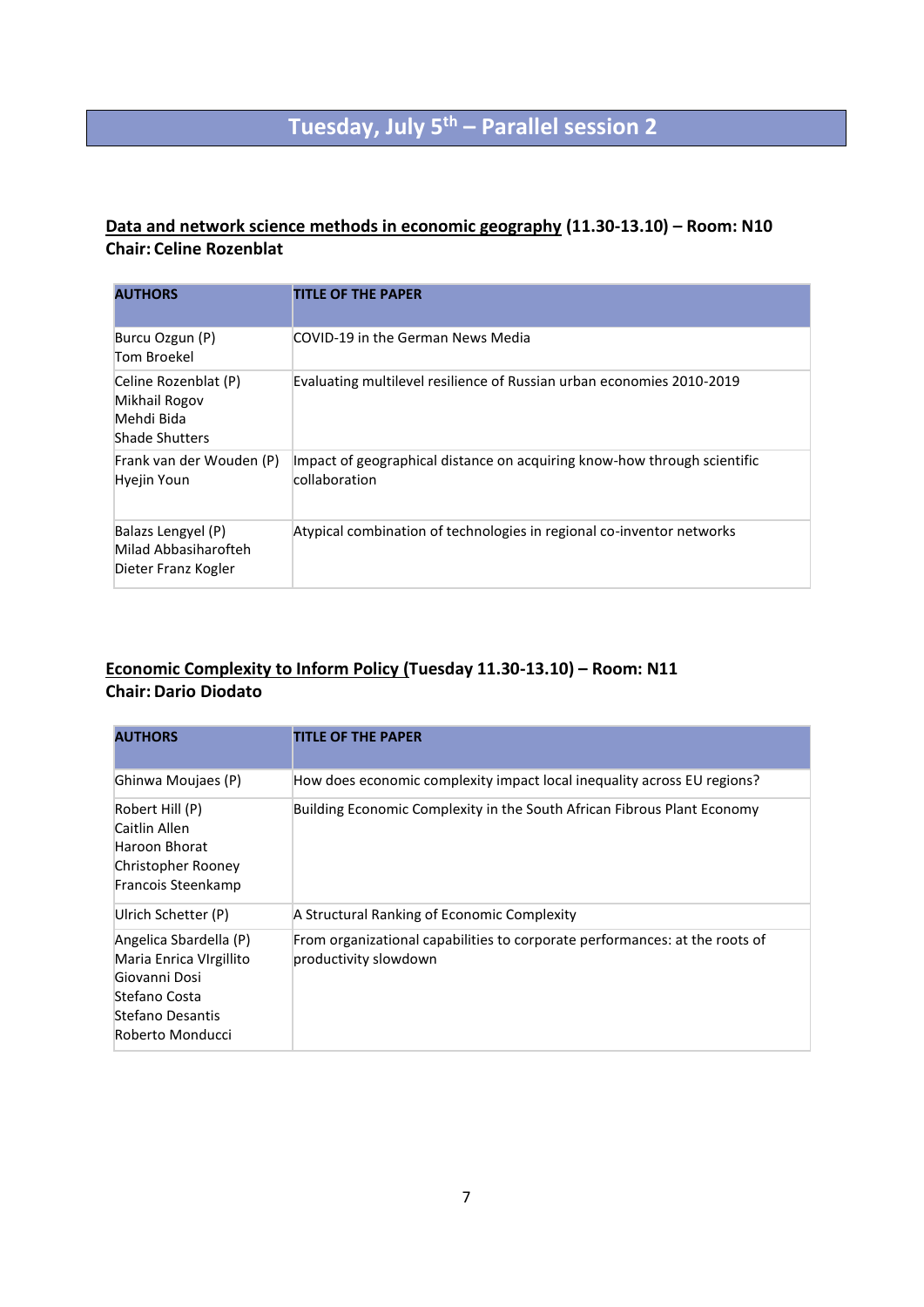### **Geo-referenced Big Data to unpack the geography of innovation (11.30-13.10) – Room: N13 Chair: Enrico Vanino**

| <b>AUTHORS</b>                                                         | <b>TITLE OF THE PAPER</b>                                                                                                            |
|------------------------------------------------------------------------|--------------------------------------------------------------------------------------------------------------------------------------|
| Ilaria Mariotti (P)<br>Dante Di Matteo<br>Federica Maria Rossi         | Geo-referenced Big Data as a tool to explore the attractiveness of the Milan suburban<br>and peripheral areas towards remote workers |
| Lukas Kriesch (P)                                                      | Comprehensive Web Mining of Geo-referenced corporate data from freely accessible<br>sources                                          |
| Samuel Heroy (P)<br>Isabella Loaiza<br>Sandy Pentland<br>Neave O'Clery | Inequality in the distribution of amenities and its effect on urban mobility                                                         |

### **Globalisation of innovation and knowledge (Tuesday 11.30-13.10) – Room: N12 Chair: Roberta Rabellotti**

| <b>AUTHORS</b>                                                                                      | <b>TITLE OF THE PAPER</b>                                                                                                     |
|-----------------------------------------------------------------------------------------------------|-------------------------------------------------------------------------------------------------------------------------------|
| Patrizia Casadei (P)<br>Simona Jammarino                                                            | Trade shocks and global value chains: a post-Brexit investigation in the UK textile<br>and apparel industry'                  |
| Hans-Christian Busch (P)                                                                            | Strategies to innovation and value creation in circular value chains: a contextual<br>analysis of Brazilian e-waste recycling |
| Roberta Rabellotti (P)<br>Dalila Ribaudo<br>Vito Amendolagine<br>Ulrich Elmer Hansen<br>Rasmus Lema | Green foreign direct investments: do they boost clean energy innovation in<br>multinationals' subsidiaries?                   |

### **Pathways to Inclusive Labour Markets (PILLARS) (Tuesday 11.30-13.10) – Room: N03 Chair: Maria Savona**

| <b>AUTHORS</b>                                                                           | <b>TITLE OF THE PAPER</b>                                                                          |
|------------------------------------------------------------------------------------------|----------------------------------------------------------------------------------------------------|
| Jacopo Staccioli (P)<br>Fabio Montobbio<br>Maria Enrica<br>Virgillito<br>Marco Vivarelli | Labour-saving technologies and occupational exposure                                               |
| Maria Savona (P)<br>Tommaso Ciarli<br>Ed Steinmueller<br>Simone Vannuccini               | Mapping human-machine interactions: combining in-depth technical and long term<br>historical views |
| Florencia Jacoud (P)                                                                     | The reallocation of employment over automation cycles: An analysis of European<br>regions          |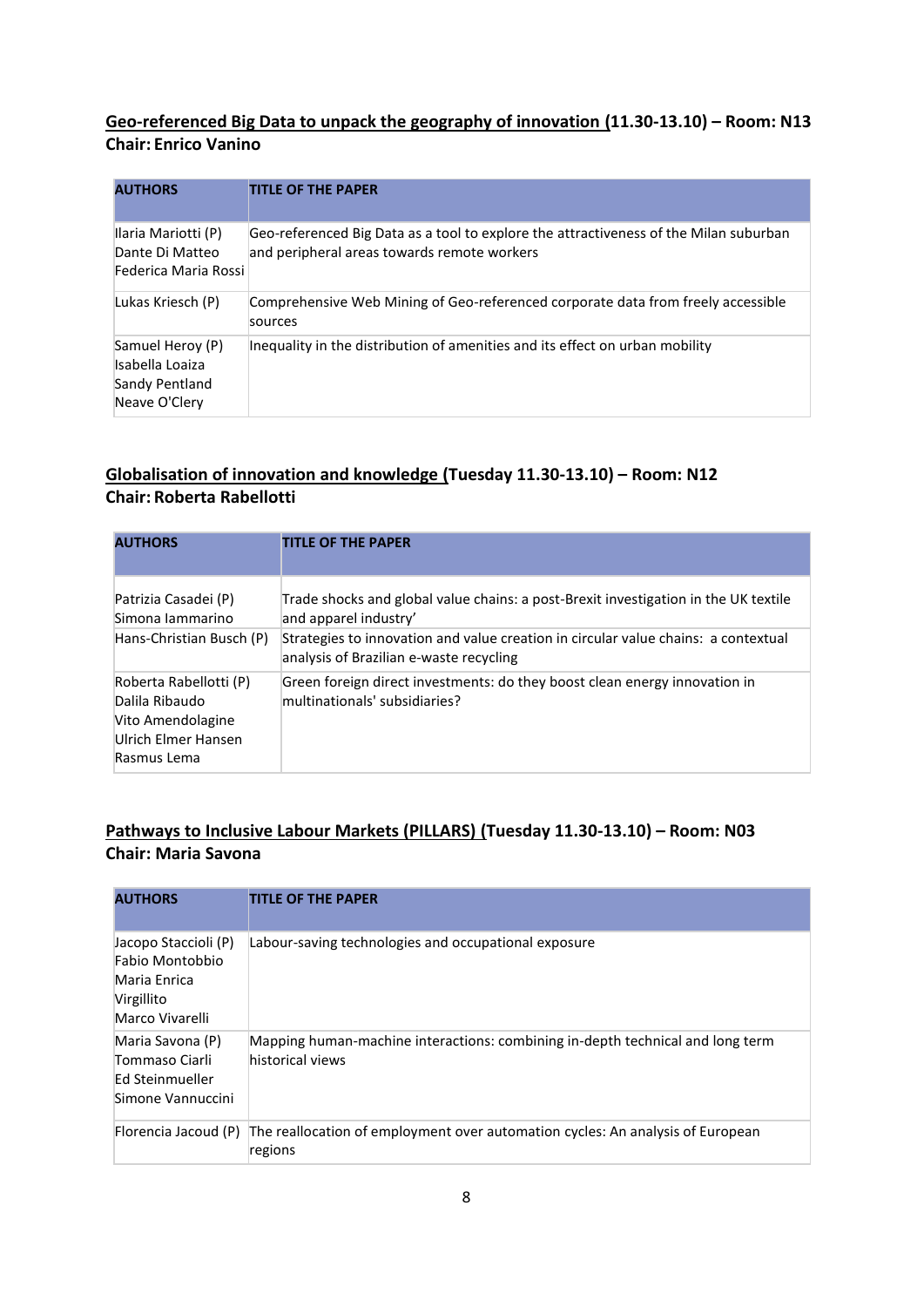### **Green and sustainable innovation (Tuesday 11.30-13.10) – Room: N14 Chair: Massimiliano Mazzanti**

| <b>AUTHORS</b>                                        | <b>TITLE OF THE PAPER</b>                                                                                          |
|-------------------------------------------------------|--------------------------------------------------------------------------------------------------------------------|
| Liza Jabbour (P)<br><b>Robert Elliott</b><br>Yiran Su | Green Co-Innovation along Global Value Chains: Evidence from OECD countries                                        |
| Massimiliano<br>Mazzanti (P)<br>Antonio Musolesi      | Modeling Green Knowledge Production and Environmental Policies with<br>Semiparametric Panel Data Regression models |
| Robert Elliott (P)                                    | Eco-innovation and employment: A task-based analysis                                                               |

### **Historical Roots of Regional Innovation (Tuesday 11.30-13.10) – Room: N15 Chair: Michael Fritsch**

| <b>AUTHORS</b>                                        | <b>TITLE OF THE PAPER</b>                                                                                                                                              |
|-------------------------------------------------------|------------------------------------------------------------------------------------------------------------------------------------------------------------------------|
| Enno Kohlisch (P)<br>Ann Hipp<br>Jutta Günther        | Policy Mix, Innovation und Digitalization of German Regions: A long-term<br>perspective                                                                                |
| Korneliusz Pylak (P)                                  | A tree torn from its roots dies: With (un)related diversity, does knowledge begin<br>to live?                                                                          |
| Maria Greve (P)<br>Michael Fritsch<br>Michael Wyrwich | Shades of a Socialist Legacy? Regional Innovation Activity in Germany 1925-2014                                                                                        |
| Patricio Sáiz<br>José L. Zofío                        | Sergio Barbosa Martinez (P) The Emergence and Historical Evolution of Innovation Networks: Patents,<br>Collaboration, and Innovation Systems in the European Periphery |

### **Innovation policy for regions and countries (Tuesday 11.30-13.10) – Room: N19 Chair: Pierre-Alexandre Balland**

| <b>AUTHORS</b>                                                                              | <b>TITLE OF THE PAPER</b>                                                     |
|---------------------------------------------------------------------------------------------|-------------------------------------------------------------------------------|
| Diletta Pegoraro (P)                                                                        | Dynamics and determinants for innovation processes in a Digital Innovation    |
| Alessandro Rossi                                                                            | Hub: a Triple Helix Approach                                                  |
| Pierre-Alexandre Balland (P)                                                                | Do scientific capabilities in specific domains matter for technological       |
| Ron Boschma                                                                                 | diversification in European regions?                                          |
| Ron Boschma (P)<br>David Rigby<br>Christoph Roesler<br>Dieter Kogler<br>Pierre-Alex Balland | Do EU regions benefit from Smart Specialization principles?                   |
| Tobias Hertrich (P)                                                                         | Classification of regions according to the dominant innovation barriers – The |
| <b>Thomas Brenner</b>                                                                       | characteristics and stability of regional archetypes in Germany               |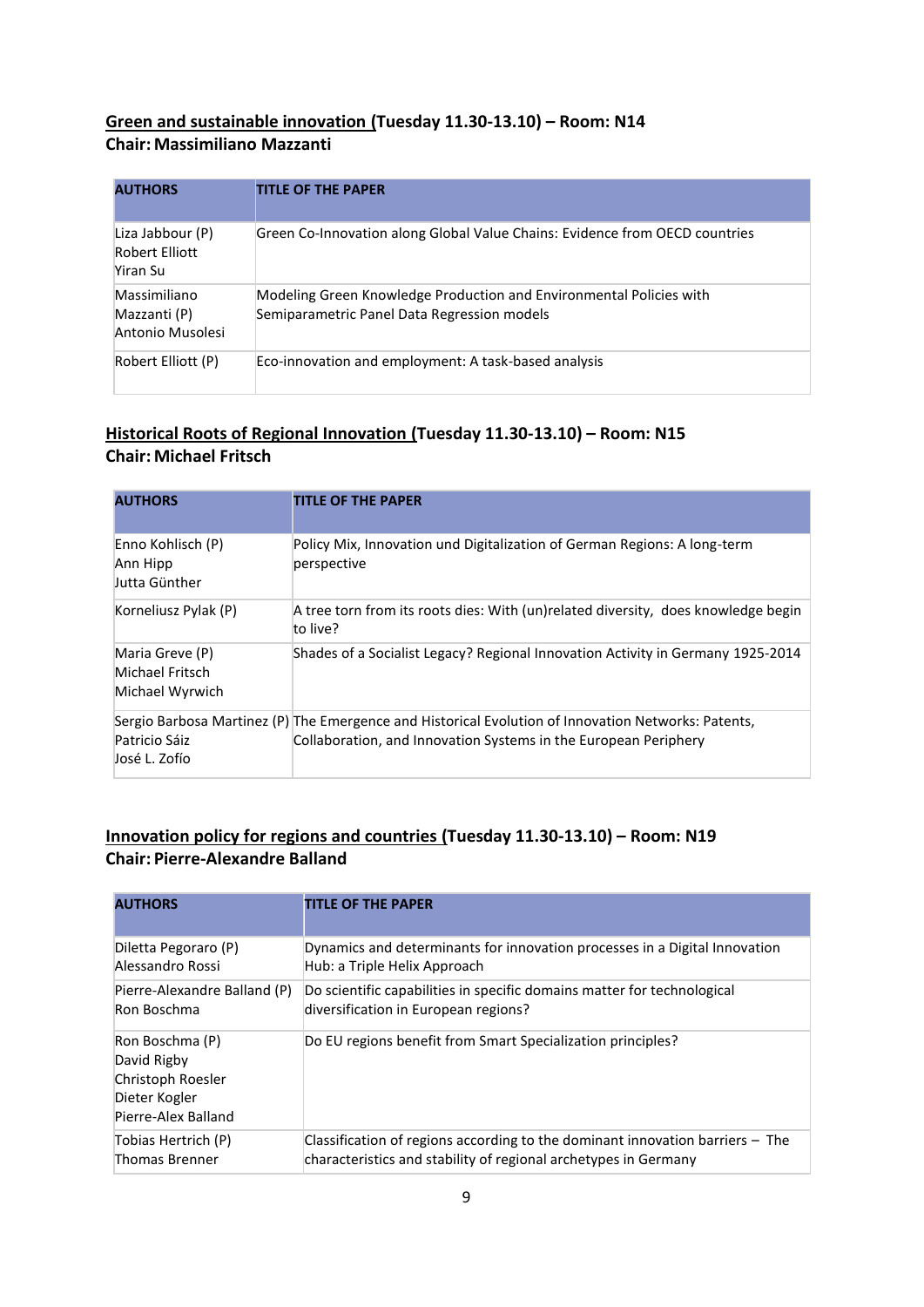### **Migration, Globalization and the Knowledge Economy (Tuesday 11.30-13.10) – Room: N16 Chair: Stefano Breschi**

| <b>AUTHORS</b>                       | <b>TITLE OF THE PAPER</b>                                                                           |
|--------------------------------------|-----------------------------------------------------------------------------------------------------|
| Benjamin Cornejo-Costas (P)          | Immigration restrictions and their impact on novel and impactful innovation in<br>the United States |
| Christian Chacua (P)<br>Frank Neffke | The Changing Geography of American Academic Careers Throughout the 20th<br>Century                  |
| loana Igna<br>Claudio Fassio (P)     | International students in Sweden: what drives their careers after graduation?                       |

### **Mobility of workers, relatedness and the geography of innovation (Tuesday 11.30-13.10) – Room: N01 Chair: Koen Frenken**

| <b>AUTHORS</b>                                      | <b>TITLE OF THE PAPER</b>                            |
|-----------------------------------------------------|------------------------------------------------------|
| Tijl Hendrich (P)<br>Jennifer Olsen<br>Judith Bayer | Entries and Regional Growth: The Role of Relatedness |
| Orsa Kekezi (P)<br>Mikaela Backman                  | Plant relocations and returns to commuting           |
| Koen Frenken (P)<br>Giovanna Capponi                | Does Academic Inbreeding Affect Scientific Success?  |

### **Regional innovation policy and practice: the role of demand-side interventions (Tuesday 11.30-13.10) – Room: N17 Chair: Elvira Uyarra**

| <b>AUTHORS</b>                                                        | <b>TITLE OF THE PAPER</b>                                                                                                       |
|-----------------------------------------------------------------------|---------------------------------------------------------------------------------------------------------------------------------|
| Dylan Henderson (P)<br>Kevin Morgan<br>Rick Delbridge                 | Putting missions in place: challenge-led innovation in Wales                                                                    |
| Elvira Uyarra (P)                                                     | Shaping markets for innovation through local public procurement: A framework.                                                   |
| Maria Merisalo (P)<br>Kirsi Hyytinen<br>Juha Oksanen<br>Elvira Uyarra | How to assess the societal impacts of public procurement? A spatial view to<br>National Public Procurement Strategy of Finland. |
| Raquel Ortega-Argiles (P)<br>Pei-Yu Yuan                              | Does UK research collaboration in R&I promote levelling-up? An analysis of UKRI<br>funding between 2014-2021                    |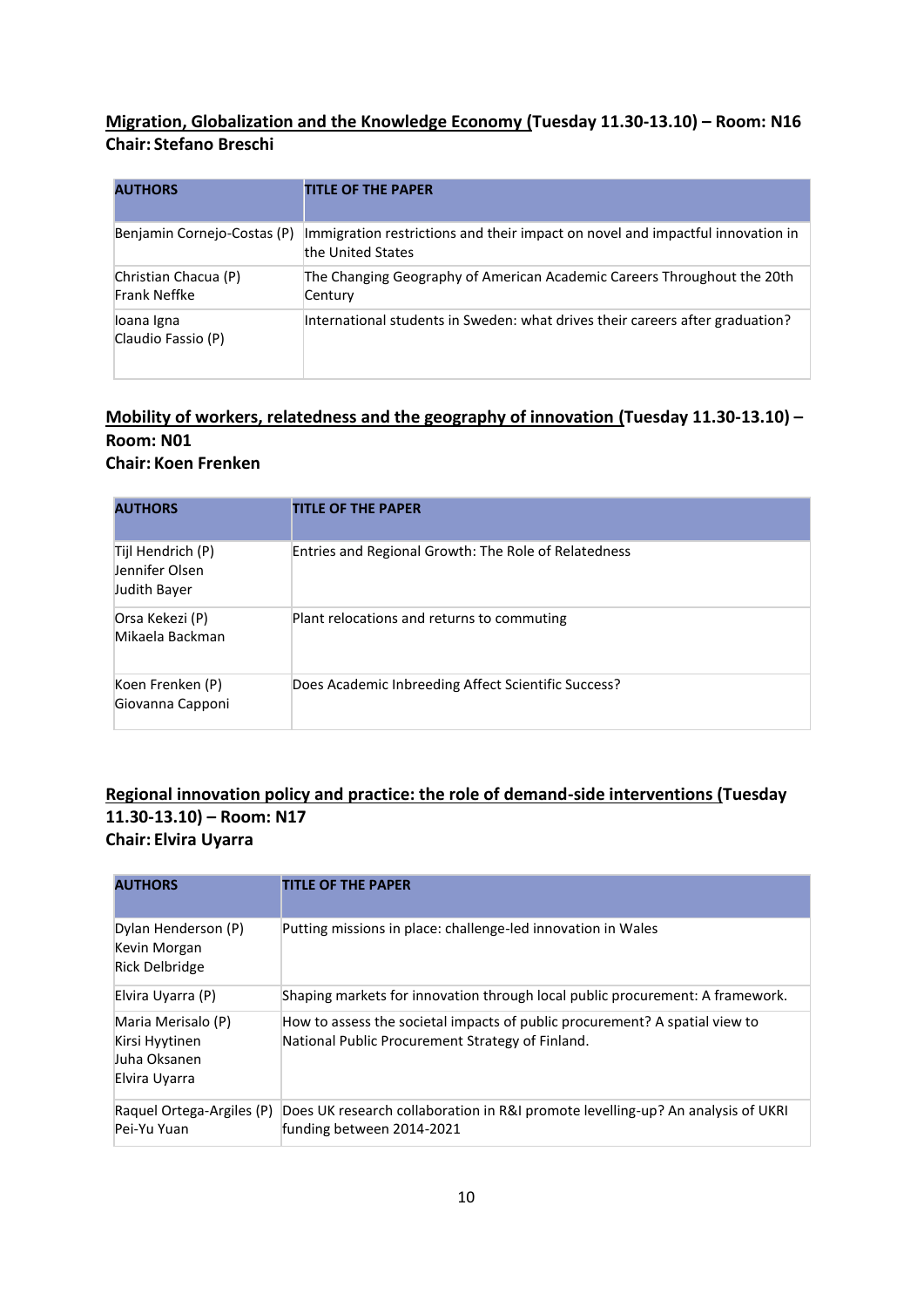### **Renewable energy clusters and districts: patterns, strengths, differences in a world in transition (Tuesday 11.30-13.10) – Room: N18 Chair: Marcello Graziano**

| <b>AUTHORS</b>                                         | <b>TITLE OF THE PAPER</b>                                                                                                                                  |
|--------------------------------------------------------|------------------------------------------------------------------------------------------------------------------------------------------------------------|
| Laura Victoria Brock (P)<br>Yuri Campbell              | Regional Factors Contributing to the Emergence of the Green Hydrogen Economy                                                                               |
| Marcello Graziano (P)<br>Christina Hoicka<br>Yuxu Zhao | Comparing and combining regional and sustainability transitions approaches to<br>analyse the emergence of clusters of renewable and low-carbon innovations |
| Max-Peter Menzel (P)<br>Jack Harris                    | The role of markets in transformations of regional industries – the example of wind<br>energy in Germany                                                   |

### **Smart specialisation and interregional collaboration (Tuesday 11.30-13.10) – Room: N02 Chair:Donato Iacobucci**

| <b>AUTHORS</b>                                                                 | <b>TITLE OF THE PAPER</b>                                                                                                                     |
|--------------------------------------------------------------------------------|-----------------------------------------------------------------------------------------------------------------------------------------------|
| Fabrizio Fusillo (P)<br>Chiara Burlina<br>Sandro Montresor<br>Alessandro Palma | Regional technological diversification and global R&D networks: be related, but also<br>connected                                             |
| Jason Deegan (P)<br><b>Richard Reistad</b><br>Marte C W Solheim                | Lost in translation – Entrepreneurial discovery processes in a non-EU state, A case study<br>Adrian Prigel Jordahl of three Norwegian regions |
| Roberta Ruggeri (P)                                                            | European Strategy for the Adriatic-Ionian macro region and Smart Specialisation<br>Strategy: overlapping and synergies                        |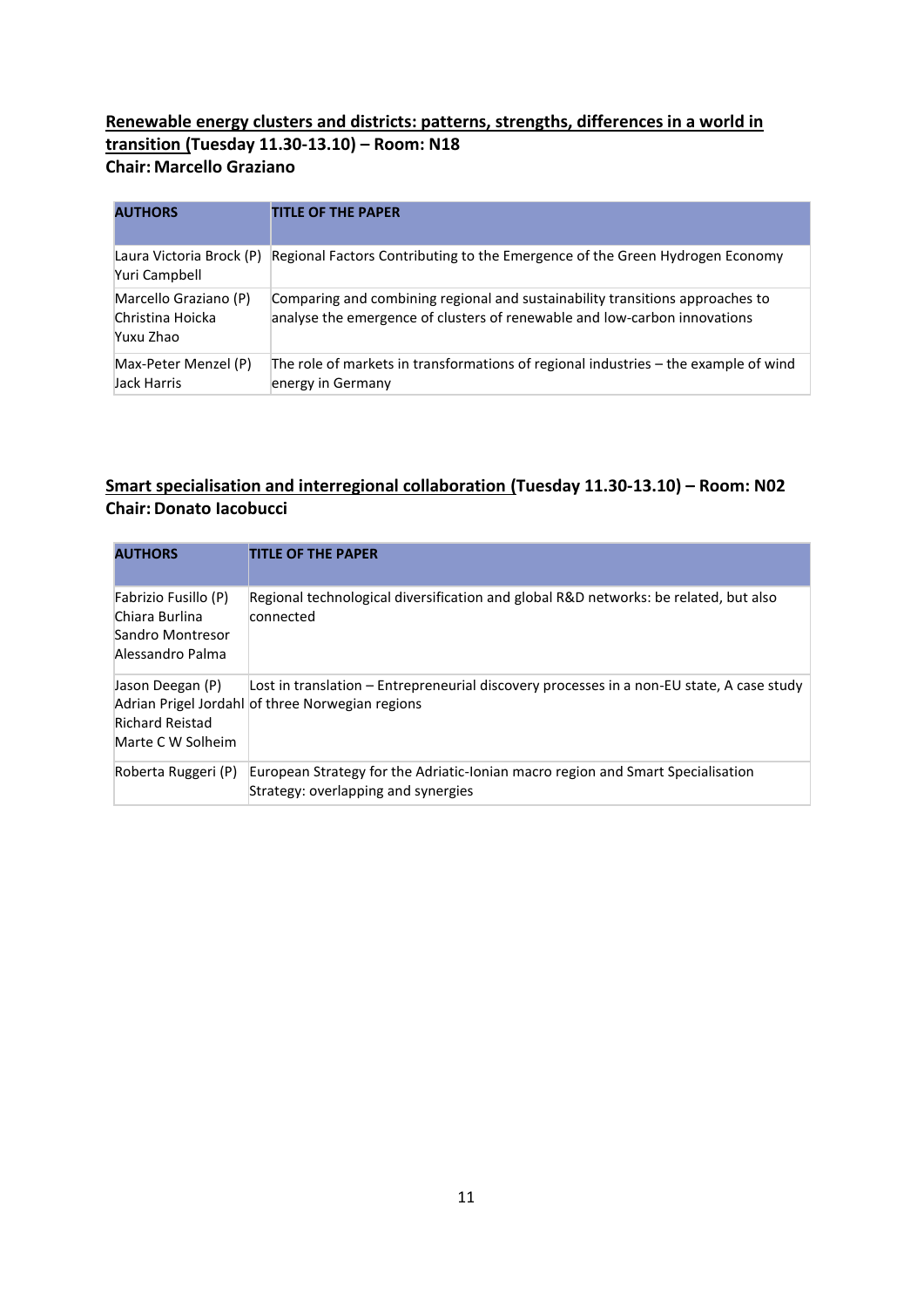## **Tuesday, July 5th – Parallel session 3**

### **Clusters, industrial districts and regional innovation systems (14.10-15.50) – Room: N14 Chair: Stefano Basilico**

| <b>AUTHORS</b>           | <b>TITLE OF THE PAPER</b>                                                                                                                                                              |
|--------------------------|----------------------------------------------------------------------------------------------------------------------------------------------------------------------------------------|
| Masoumeh<br>Ghorbani (P) | The Location of Start-ups in Germany: The relevance of clusters, industrial variety and<br>innovation                                                                                  |
|                          | Stefano Basilico (P) The role of gatekeepers in knowledge networks: a regional comparison                                                                                              |
|                          | Fatih Celebioglu (P) The Causal Interaction Between Innovations, Specialisation, Start-Ups, Qualifications, and<br>Subsidies: A Spatial VAR Analysis for Various Industries in Germany |

### **Data and network science methods in economic geography (14.10-15.50) – Room: N03 Chair: Neave O'Clery**

| <b>AUTHORS</b>              | <b>TITLE OF THE PAPER</b>                                                                                 |
|-----------------------------|-----------------------------------------------------------------------------------------------------------|
|                             | Zoltán Elekes (P) Robust skill-relatedness networks of industries make resilient regions                  |
| Yang Li<br>Frank Neffke (P) | Assessing the importance of relatedness in regional development: in search of the right<br>specification. |
|                             | Neave O'Clery (P) Connecting up embedded knowledge across Northern Powerhouse cities                      |

### **Economic Complexity to Inform Policy (Tuesday 14.10-15.50) – Room: N10 Chair: Lorenzo Napolitano**

| <b>AUTHORS</b>                                                                                                                      | <b>TITLE OF THE PAPER</b>                                                                      |
|-------------------------------------------------------------------------------------------------------------------------------------|------------------------------------------------------------------------------------------------|
| Dario Diodato (P)<br>Ulrich Schetter                                                                                                | A Simple Theory of Economic Growth at the Extensive Industry Margin                            |
| Lorenzo Napolitano (P)<br>Nicolò Barbieri<br>Davide Consoli<br>François Perruchas<br><b>Emanuele Pugliese</b><br>Angelica Sbardella | Regional Technological Capabilities and Green Opportunities in Europe                          |
| Santiago Perez-Balsalobre (P)<br>Rocio Marco<br>Carlos Llano                                                                        | Economic complexity, Environmental Quality and Income Equality: A New<br>Trilemma for Regions? |
| Giambattista Albora (P)<br>Pasquale Scaramozzino<br>Luciano Pietronero<br>Andrea Zaccaria                                           | Behind the Italian Regional Divide: An Economic Fitness and Complexity<br>Perspective          |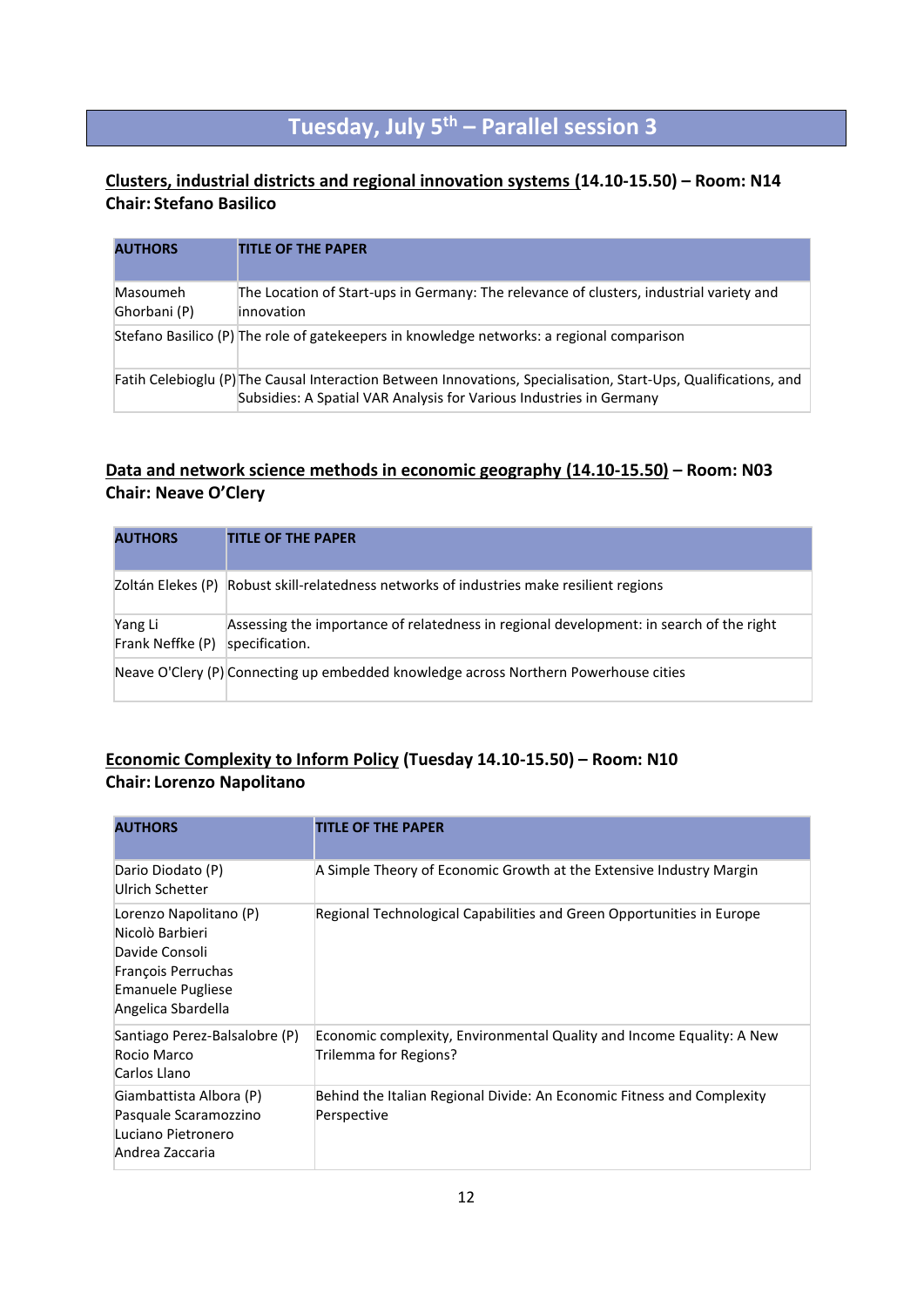### **Entrepreneurial Ecosystems and the Role of Place: Foundations, Policies, and Dynamics (Tuesday 14.10-15.50) – Room: N17 Chair: Frank van Rijnsoever**

| <b>AUTHORS</b>                                         | <b>TITLE OF THE PAPER</b>                                                                                                               |
|--------------------------------------------------------|-----------------------------------------------------------------------------------------------------------------------------------------|
| Arnauld Bessagnet (P)<br>Jerome Vicente<br>Joan Crespo | Unraveling the multi-scalar and evolutionary forces of entrepreneurial ecosystems:<br>A historical event analysis applied to IoT Valley |
| Frank van Rijnsoever (P)                               | Avenues for Incubators to Direct Entrepreneurial Ecosystems toward Sustainability                                                       |
| Lennard Stolz (P)<br>Martin Queißner                   | Synthesizing the evidence on entrepreneurial contexts: A meta-analysis of<br><b>Entrepreneurial Ecosystems</b>                          |

### **Globalisation of innovation and knowledge (Tuesday 14.10-15.50) – Room: N15 Chair: Randolph Luca Bruno**

| <b>AUTHORS</b>                                                      | <b>TITLE OF THE PAPER</b>                                                          |
|---------------------------------------------------------------------|------------------------------------------------------------------------------------|
| Ekkehard Ernst (P)                                                  | Al Efficiency Index: Identifying Regulatory and Policy Constraints for Resilient   |
| Saurabh Mishra                                                      | National AI Ecosystems                                                             |
| Enrico Vanino (P)<br>Carolina Pan<br>Sergio Petralia<br>Fernando Yu | From Ideas to Trade: Uneven technological capabilities and comparative advantage   |
| Randolph Luca Bruno (P)                                             | The identification of time-invariant variables in panel data model: exploring the  |
| Sara Amoroso                                                        | nexus between appropriability and productivity in highly innovative and globalised |
| Laura Magazzini                                                     | companies                                                                          |

### **Innovation in developing and emerging economies (Tuesday 14.10-15.50) – Room: N16 Chair:Davide Vurchio**

| <b>AUTHORS</b>                                               | <b>TITLE OF THE PAPER</b>                                                       |
|--------------------------------------------------------------|---------------------------------------------------------------------------------|
| Davide Vurchio (P)                                           | New export specializations, structural transformation and path-dependence: A    |
| Nicola Daniele Coniglio                                      | Product-Level Analysis                                                          |
| Jefferson Galetti (P)                                        | Cognitive proximity, knowledge network structure and MSEs' innovation: evidence |
| Fiona Tregenna                                               | from Johannesburg                                                               |
| Nanditha Mathew (P)<br>Alex Coad<br><b>Emanuele Pugliese</b> | Positioning firms along the capabilities ladder                                 |
| Augusto dos Santos                                           | Are Brazilian metropolitan Areas prepared to navigate the ongoing techno-       |
| Pereira (P)                                                  | economic wave? Evidence from Curitiba.                                          |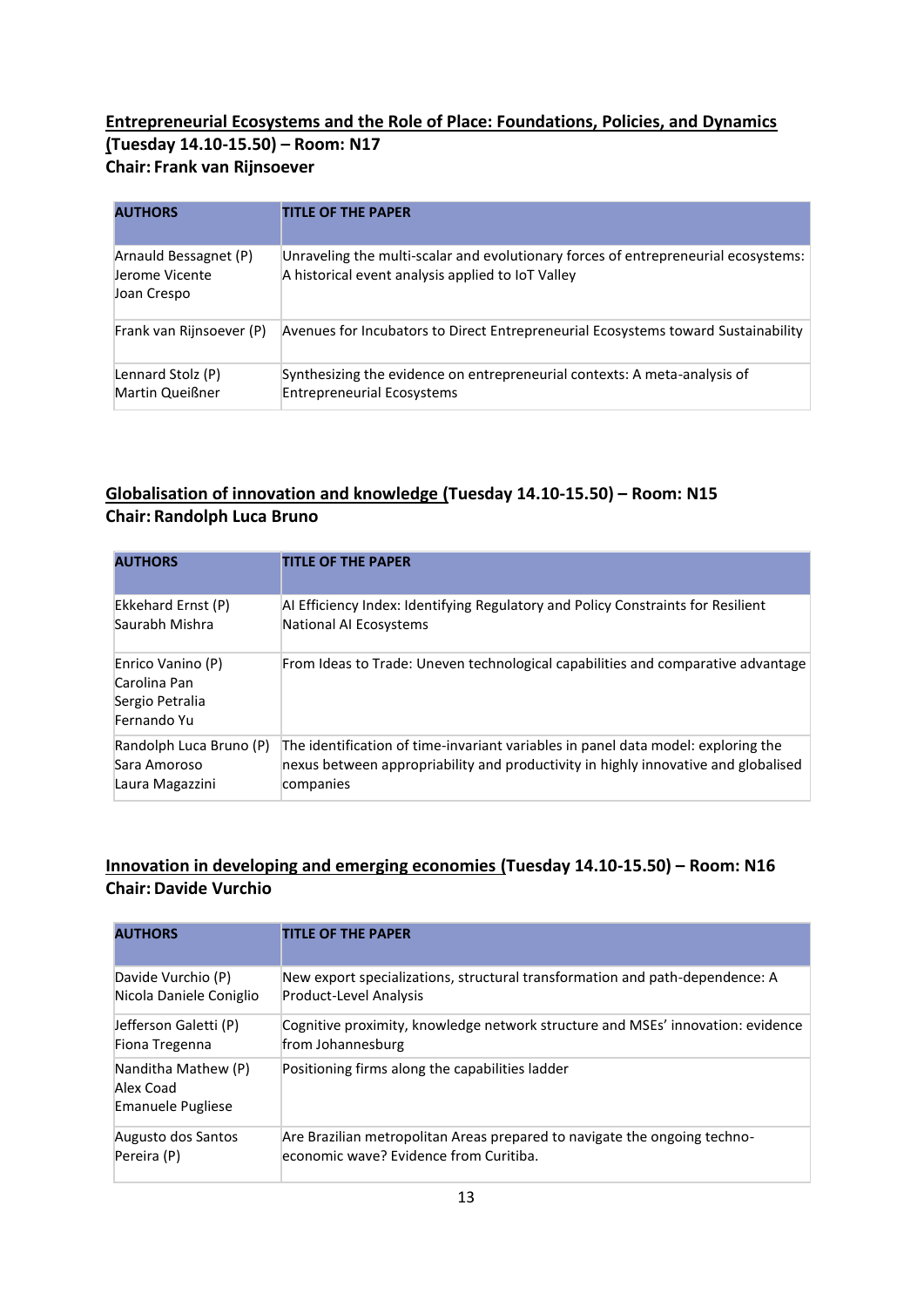### **Innovation policy for regions and countries (Tuesday 14.10-15.50) – Room: N02 Chair: Colin Wessendorf**

| <b>AUTHORS</b>                                                                    | <b>TITLE OF THE PAPER</b>                                                                                                                      |
|-----------------------------------------------------------------------------------|------------------------------------------------------------------------------------------------------------------------------------------------|
| Colin Wessendorf (P)                                                              | The drivers of the regional integration of Key Enabling Technologies (KETs)                                                                    |
| Delio Lucena-Piguero (P)                                                          | Do R&D diversification policies change the cognitive structure of knowledge<br>networks? Evidence from France using a meso-structural approach |
| Iryna Fil Kristensen (P)<br>Rhiannon Pugh<br>Markus Grillitsch<br>Maria Lindqvist | Leadership and governance challenges in delivering place-based transformation to<br>metropolitan areas                                         |
| Shannon Tran (P)<br>Caroline Fry<br>John Lynham                                   | Ranking Researchers: Evidence from Indonesia                                                                                                   |

### **Migration, Globalization and the Knowledge Economy (Tuesday 14.10-15.50) – Room: N12 Chair: Wolf-Hendrik Uhlbach**

| <b>AUTHORS</b>                                                                        | <b>TITLE OF THE PAPER</b>                                                          |
|---------------------------------------------------------------------------------------|------------------------------------------------------------------------------------|
| Adriana Pinate (P)<br>Alessandra Faggian<br>Claudio Di Berardino<br>Carolina Castaldi | The heterogenous effects of migration on innovation: Evidence from Italy           |
| Elena Heller (P)                                                                      | Harnessing diversity? Institutional factors and the innovative effects of cultural |
| Paula Prenzel                                                                         | diversity in European regions                                                      |
| Wolf-Hendrik Uhlbach (P)                                                              | In search of new knowledge: When does hiring foreign R&D workers foster            |
| Paul-Emmanuel Anckaert                                                                | exploration?                                                                       |

### **Mobility of workers, relatedness and the geography of innovation (Tuesday 14.10-15.50) – Room: N18 Chair: Chiara Franco**

| <b>AUTHORS</b>                                                                            | <b>TITLE OF THE PAPER</b>                                                                                       |
|-------------------------------------------------------------------------------------------|-----------------------------------------------------------------------------------------------------------------|
| László Lorincz (P)<br>Balázs Lengyel<br>Guilherme Kenji Chihaya<br><b>Rikard Eriksson</b> | Co-worker networks and firm performance                                                                         |
| Louis Knüpling (P)                                                                        | Complementarity, knowledge similarity, and locational requirements in regional<br>technological diversification |
| Chiara Franco (P)<br>Anna D'Ambrosio<br>Sandro Montresor<br>Francesco Quatraro            | Do migrants move along the routes of technological proximity? Evidence from<br>Spanish NUTS3 regions            |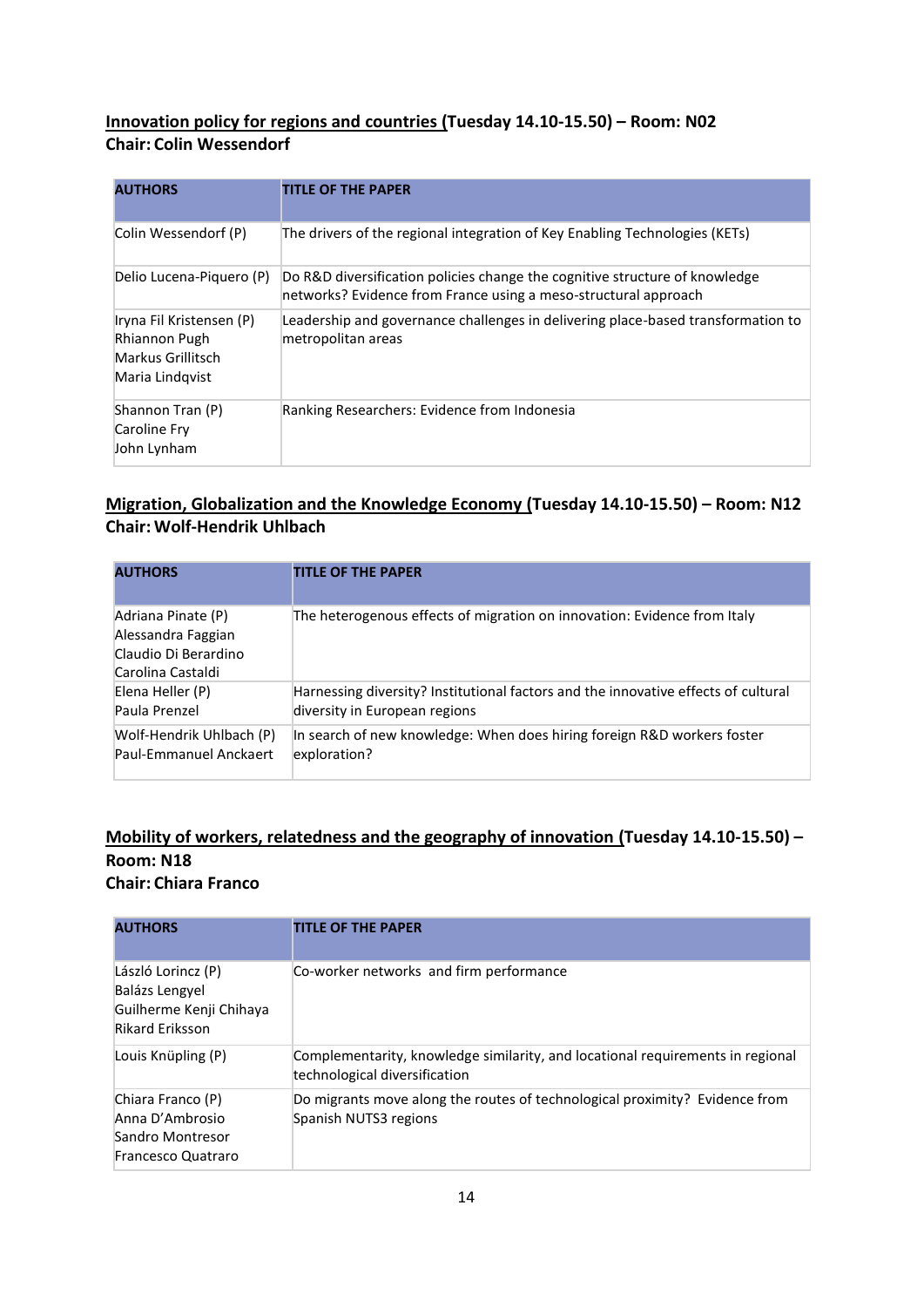### **Smart specialisation and interregional collaboration (Tuesday 14.10-15.50) – Room: N01 Chair: Ron Boschma**

| <b>AUTHORS</b>                                                | <b>TITLE OF THE PAPER</b>                                                                                                                                                      |
|---------------------------------------------------------------|--------------------------------------------------------------------------------------------------------------------------------------------------------------------------------|
| Lourdes Reig Puig<br>Martin Federico Alba<br>Xavier Díaz Ruiz | David Fernández Guerrero (P) Promoting inter-regional cooperation across S3 strategies: The case of Blue<br>Bioeconomy Sustainable Development Challenges in the Mediterranean |
| Massimo Riccaboni (P)<br>Samuel Edet<br>Rene Belderbos        | Exploratory Innovation in Cities: Inter-city ties and Technological relatedness                                                                                                |
| Stefan Apostol (P)                                            | More Than Machinery, We Need Humanity-The Importance of a Humanised<br>Governance Quality Measurement For Regional Innovation And Smart                                        |

### **The geography of environmental sustainability and technological transformations: opportunities and challenges for regions and territories (Tuesday 14.10-15.50) – Room: N11 Chair: Sandro Montresor**

| <b>AUTHORS</b>                                               | <b>TITLE OF THE PAPER</b>                                                                                             |
|--------------------------------------------------------------|-----------------------------------------------------------------------------------------------------------------------|
| Elisa Panzera (P)<br>Roberta Capello<br>Camilla Lenzi        | Regional servitisation patterns in Europe                                                                             |
| Matthijs Janssen (P)<br>Milad Abbasiharofteh                 | Boundary spanning R&D collaboration: Key Enabling Technologies and Missions as<br>alleviators of proximity effects?   |
| Shuaijun Xue (P)                                             | From a green era to a green digital era? Technological transformation in the<br>Shanghai electric vehicle industry    |
| Stefano Bianchini (P)<br>Giacomo Damioli<br>Claudia Ghisetti | The two make a pair? Digital and green transition in European regions and their<br>impact on greenhouse gas emissions |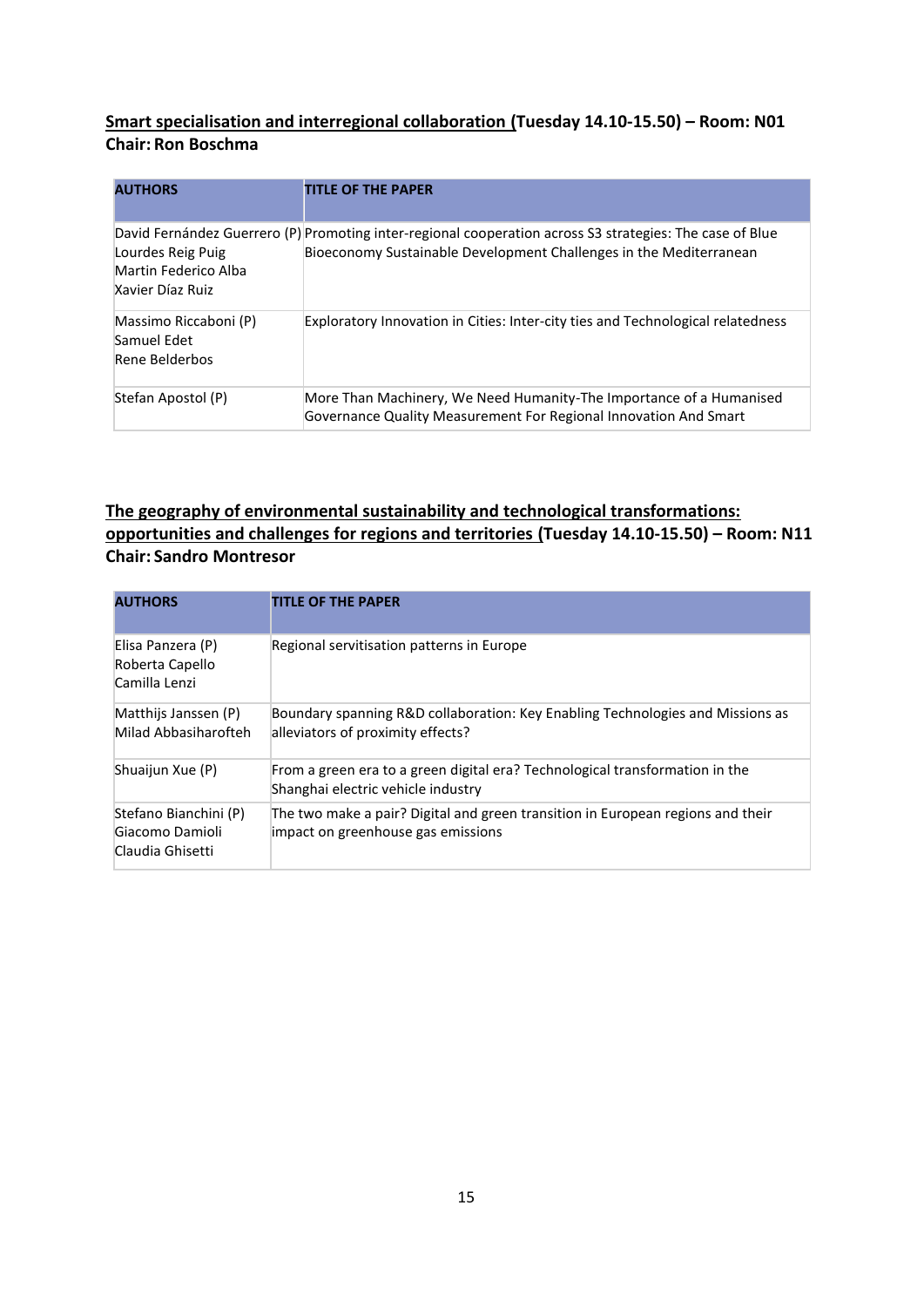### **The multi-scalar geography of sustainability transitions: Exploring interfaces between sectoral and regional innovation dynamics (Tuesday 14.10-15.50) – Room: N13 Chair: Christian Binz**

| <b>AUTHORS</b>                                       | <b>TITLE OF THE PAPER</b>                                                                                                |
|------------------------------------------------------|--------------------------------------------------------------------------------------------------------------------------|
| Hendrik Hansmeier (P)                                | Regional perspectives on eco-innovation actors: Insights from the transport sector in<br>Germany                         |
| Johan Miörner (P)<br>Christian Binz<br>Jonas Heiberg | The diffusion of global regime rationalities in space - Insights from a failed transition<br>in San Diego's water sector |
| Simone Strambach (P)<br>Tatjana Mauthofer            | Shaping institutions transnationally- multi-scalar dynamics in the emergence of social<br>business                       |

### **Universities and the geography of science and innovation (Tuesday 14.10-15.50) – Room: N19 Chair: Shiri Breznitz**

| <b>AUTHORS</b>                                                      | <b>TITLE OF THE PAPER</b>                                                                                         |
|---------------------------------------------------------------------|-------------------------------------------------------------------------------------------------------------------|
| Kevin Chandra (P)<br>Xun Wu                                         | Choosing the right one: university-industry collaboration and impacts on<br>scientific and technological advances |
| Mabel Sanchez-Barrioluengo (P)<br>Chiara Marzocchi<br>Fumi Kitagawa | Student start-ups as knowledge spillover: contextual influences from the<br>university and regional ecosystems    |
| Shiri Breznitz (P)<br>Qiantao Zhang                                 | The Economic Contribution of Students to the Regional Economy                                                     |
| Shauna Brail (P)<br>Shiri Breznitz                                  | Unintentional Innovation: The Role of University Research in Urban<br>Innovation                                  |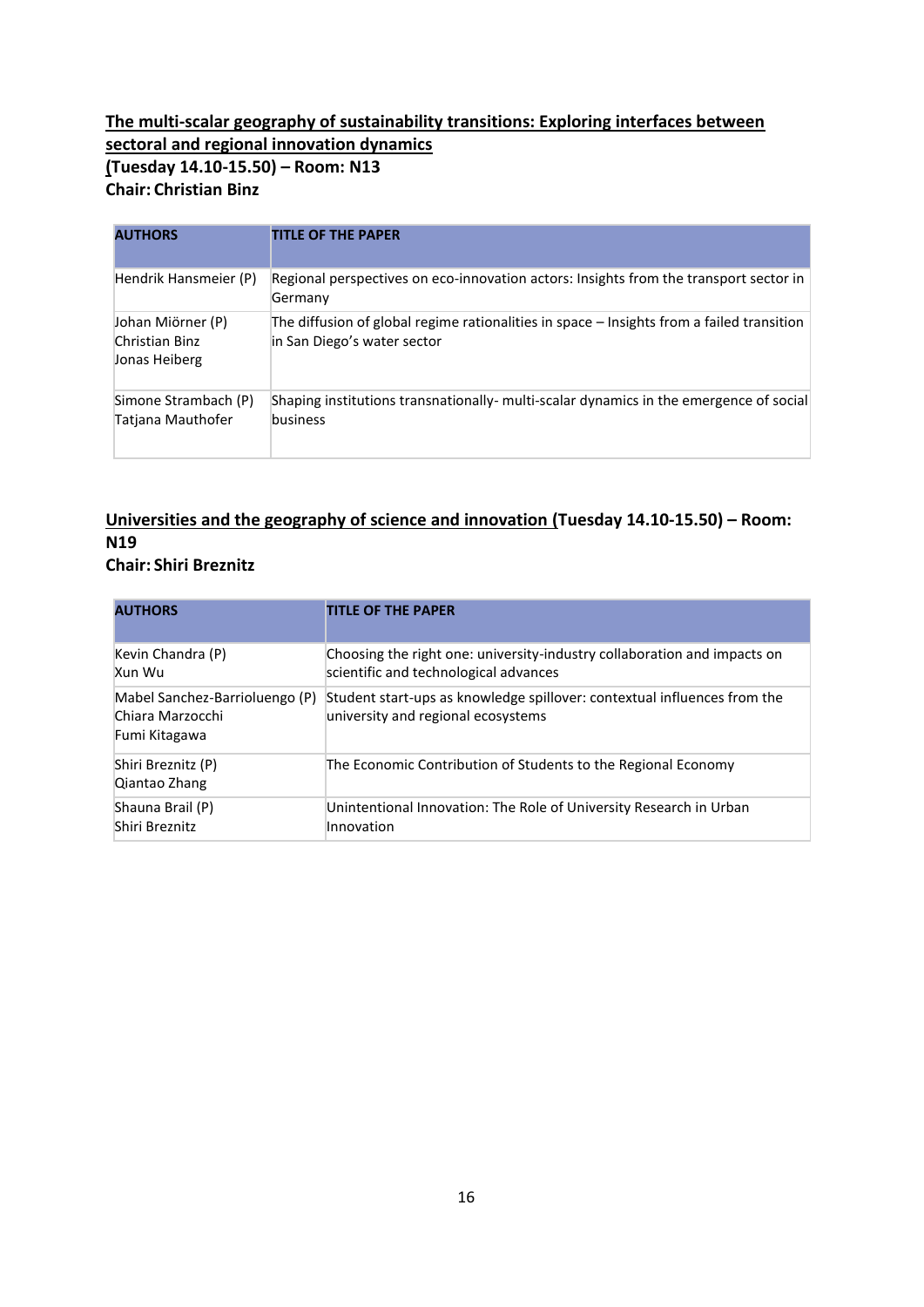## **Tuesday, July 5th – Parallel session 4**

### **Clusters, industrial districts and regional innovation systems (16.20-18.25) – Room: N16 Chair: Stefania Oliva**

| <b>AUTHORS</b>                                                                    | <b>TITLE OF THE PAPER</b>                                                                                                                                     |
|-----------------------------------------------------------------------------------|---------------------------------------------------------------------------------------------------------------------------------------------------------------|
| Nimita Pandey (P)                                                                 | Regional innovation, Global Linkages and Sustainable Development: A Case of<br>Biotechnology Cluster in Hyderabad                                             |
| Sonja zu Jeddeloh (P)<br>lvon Sidonia Proff<br>Thomas Brenner                     | Determinants of the location of bioeconomic patents $-A$ municipal-level analysis for<br>ten subcategories in Germany                                         |
|                                                                                   | Giedre Dzemydaite (P) Production efficiency of advanced technology-generating sectors in the EU: stochastic<br>frontier analysis of industry-level panel data |
| Luciana Lazzeretti (P)<br>Stefania Oliva<br>Niccolò Innocenti<br>Martina Nannelli | The impact of Artificial Intelligence on the social science: the evolution of the studies in<br>Regional Science according to a bibliometric approach         |

### **Economic Complexity to Inform Policy (Tuesday 16.20-18.25) – Room: N10 Chair: Andrea Zaccaria**

| <b>AUTHORS</b>                                                                                         | <b>TITLE OF THE PAPER</b>                                                                                         |
|--------------------------------------------------------------------------------------------------------|-------------------------------------------------------------------------------------------------------------------|
| Andrea Zaccaria (P)<br>Andrea Tacchella<br>Luciano Pietronero<br>Marco Miccheli<br>Giambattista Albora | Relatedness in the Era of Machine Learning                                                                        |
| Aurelio Patelli (P)<br>Lorenzo Napolitano<br>Giulio Cimini<br>Andrea Gabrielli                         | Geography of Science: Competitiveness and Inequality                                                              |
| Bernardo Caldarola (P)                                                                                 | Informal to Formal Industrial Agglomeration in Ghana: the Role of Geography,<br><b>Relatedness and Complexity</b> |
| Emanuele Pugliese (P)<br>Dario Diodato<br>Lorenzo Napolitano<br>Andrea Tacchella                       | Quantitative Instruments for Regional Industrial Strategies                                                       |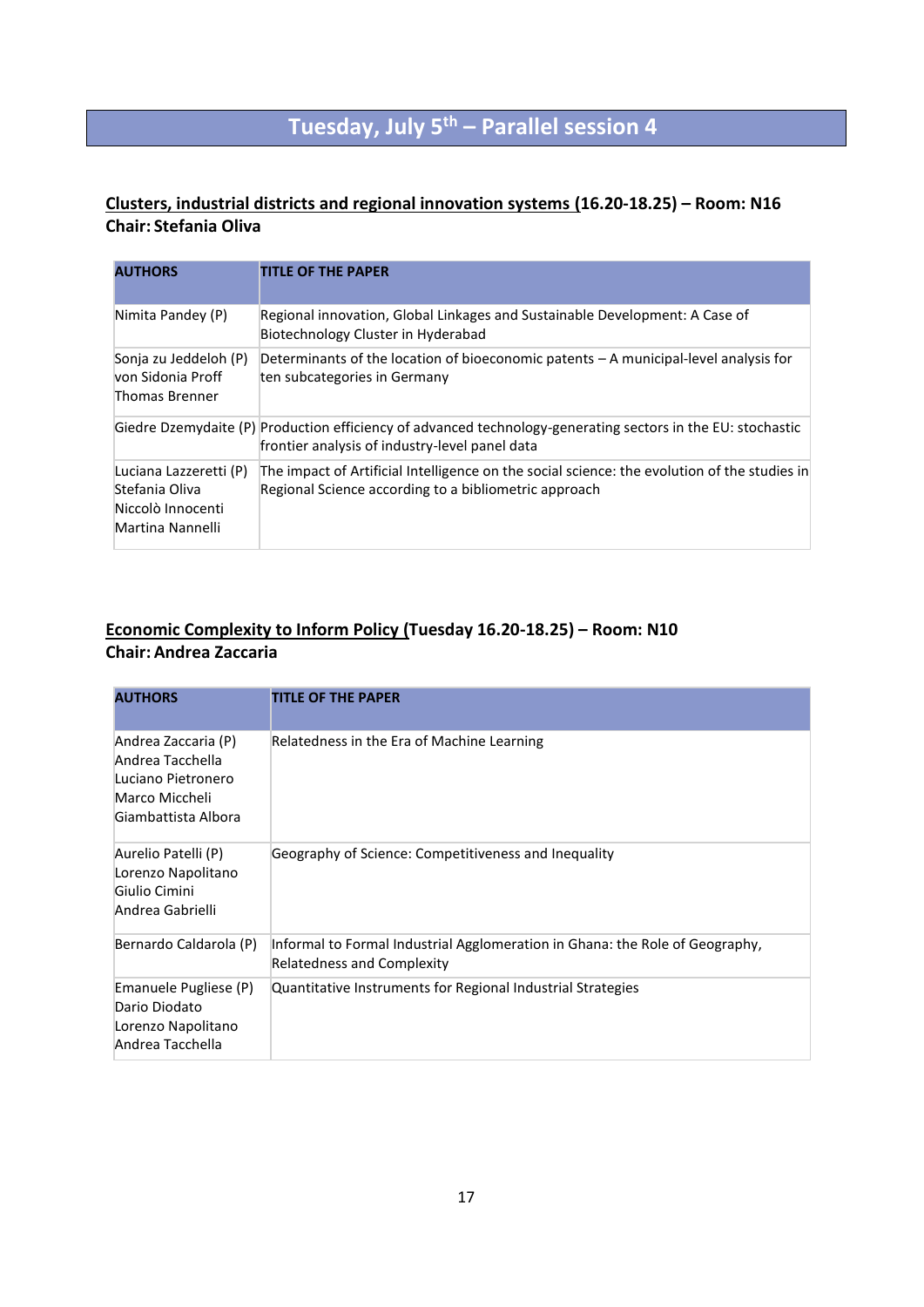### **Evolution of complexity in time and space (Tuesday 16.20-18.25) – Room: N13 Chair: Matte Hartog**

| <b>AUTHORS</b>                                        | <b>TITLE OF THE PAPER</b>                                                                       |
|-------------------------------------------------------|-------------------------------------------------------------------------------------------------|
| Carolin Nast (P)<br>Tom Broekel<br>Lars Mewes         | Does Government Support Drive Complexity or does Complexity Drive Government<br>Support?        |
| Matte Hartog (P)                                      | The changing geography of teamwork in innovation, 1850 - 1940                                   |
| Silje Haus-Reve (P)<br>Tom Brökel<br>Rune Dahl Fitjar | Diversity, complexity or relatedness of occupations and its effects on regional<br>productivity |

### **Globalisation of innovation and knowledge (Tuesday 16.20-18.25) – Room: N17 Chair: Carlo Pietrobelli**

| <b>AUTHORS</b>                                                              | <b>TITLE OF THE PAPER</b>                                                      |
|-----------------------------------------------------------------------------|--------------------------------------------------------------------------------|
| Carlo Pietrobelli (P)<br>Ron Boschma<br>Federico Colozza<br>Andrea Morrison | Regional capabilities in a globalized world                                    |
| Eduardo Hernández Rodríguez (P)<br>Ron Boschma<br>Andrea Morrison           | Regional Task Spaces: Functional Diversification Processes throughtout<br>GVCs |
| Gabriele Pellegrino (P)                                                     | International Patent Protection and Trade: Transaction-Level Evidence          |
| Martina Pardy (P)                                                           | Multinationals & intra-regional innovation concentration                       |

### **Innovation in developing and emerging economies (Tuesday 16.20-18.25) – Room: N18 Chair:Julio Raffo**

| <b>AUTHORS</b>                                              | <b>TITLE OF THE PAPER</b>                                                                 |
|-------------------------------------------------------------|-------------------------------------------------------------------------------------------|
| Antonio Soares Martins Neto (P)                             | Job displacement and routine-intensive occupations: Evidence from a<br>developing country |
| Julio Raffo (P)<br>Deyun Yin<br>Jie Tang                    | Innovation ecosystem and catch-up in developing countries: evidences from<br>Shenzhen     |
| Lorenzo Palladini (P)<br>Katrin Hussinger                   | Innovation, institutions, and insiders                                                    |
| Suelene Mascarini (P)<br>Renato Garcia<br>Diz Mabel Marques | Regional linkages and branching: an empirical study on Brazilian regions                  |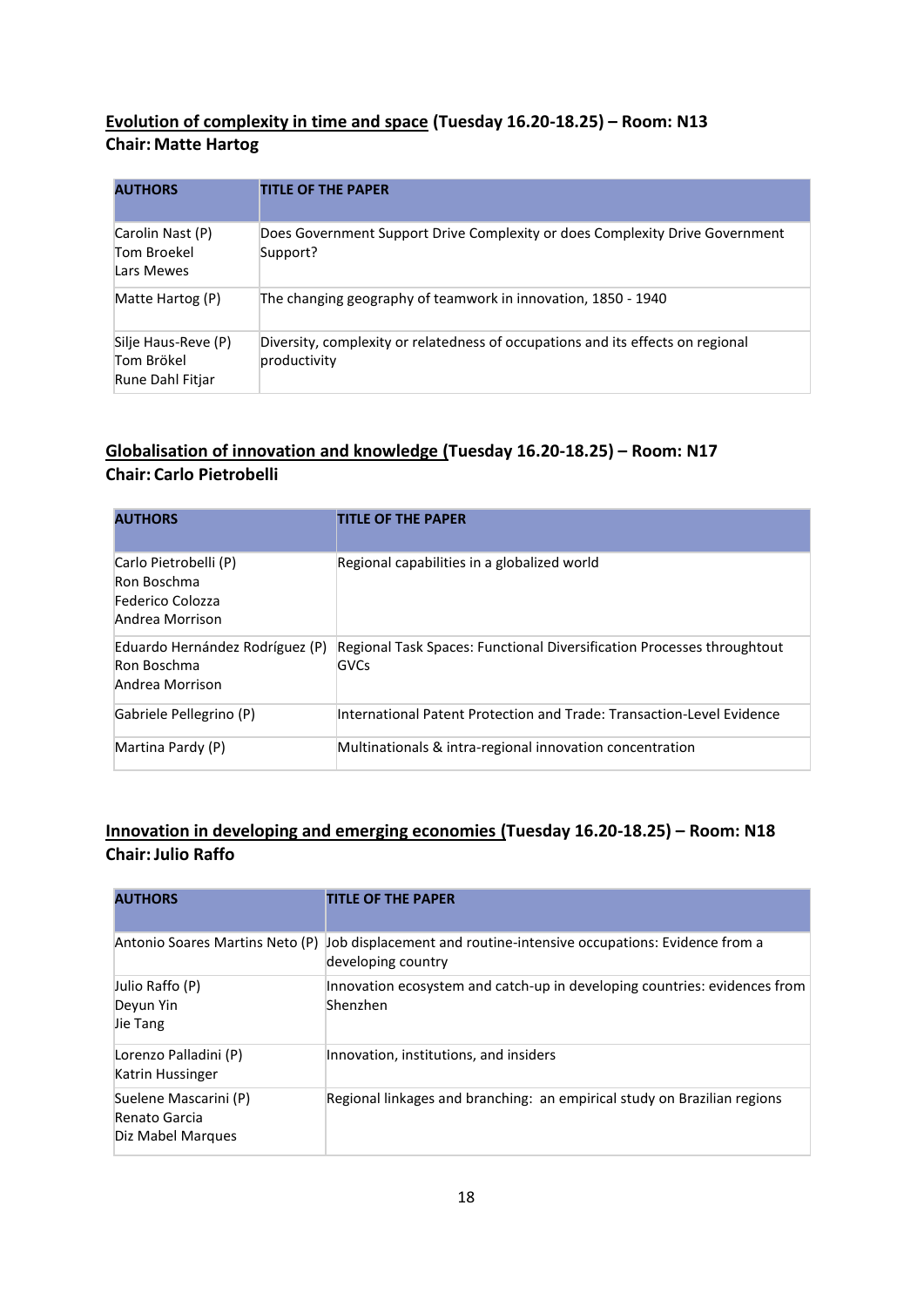### **Innovation policy for regions and countries (Tuesday 16.20-18.25) – Room: N19 Chair: Anna Dabrowska**

| <b>AUTHORS</b>                                            | <b>TITLE OF THE PAPER</b>                                                                                     |
|-----------------------------------------------------------|---------------------------------------------------------------------------------------------------------------|
| Isabel Cavalli (P)<br>Charlie Joyez                       | The Dynamics of French Universities in Patent Collaboration Networks                                          |
| Anna Dabrowska (P)<br>Jason Deegan                        | Plus ça change, plus c'est la même chose. A text mining analysis of Polish regional<br>development strategies |
| Cecilia Maronero (P)<br>Andrea Vezzulli<br>Valerio Sterzi | NPEs, Patent Quality and Litigation Strategies across European Jurisdictions                                  |
| Pedro Llanos (P)                                          | Fraunhofer centres across Europe: Effects of Technology Transfer on Regional<br>Innovation                    |

### **Migration, Globalization and the Knowledge Economy (Tuesday 16.20-18.25) – Room: N01 Chair: Francesco Lissoni**

| <b>AUTHORS</b>                                                          | <b>TITLE OF THE PAPER</b>                                                                                                                               |
|-------------------------------------------------------------------------|---------------------------------------------------------------------------------------------------------------------------------------------------------|
| Yibo Qiao<br>Andrea Ascani<br>Stefano Breschi                           | Andrea Morrison (P) Returnees and innovation: Evidence from Chinese public listed firms                                                                 |
| Philip Verfürth (P)                                                     | The facilitating role of highly skilled (re-)migrants in cross-border knowledge transfers in<br>multinational enterprises                               |
| Valeria Costantini<br>Saverio Barabuffi<br>Leone Valerio<br>Sciabolazza | Mission-oriented innovation policies and knowledge spillovers: exploiting opportunities<br>Elena Paglialunga (P) from skilled-workers migration network |

### **Responsible innovation, social innovation and inclusive growth (Tuesday 16.20-18.25) – Room: N12 Chair: Alina Kadyrova**

| <b>AUTHORS</b>           | <b>TITLE OF THE PAPER</b>                                                                          |
|--------------------------|----------------------------------------------------------------------------------------------------|
| Alina Kadyrova (P)       | Does proximity matter for socially oriented innovation? Evidence from five European<br>urban areas |
| Carolin Ioramashvili (P) | Technological invention and local labour markets: Evidence from France, Germany<br>and the UK      |
| Vincenzo Mini (P)        | Cities and coexistence with the pandemic phenomenon                                                |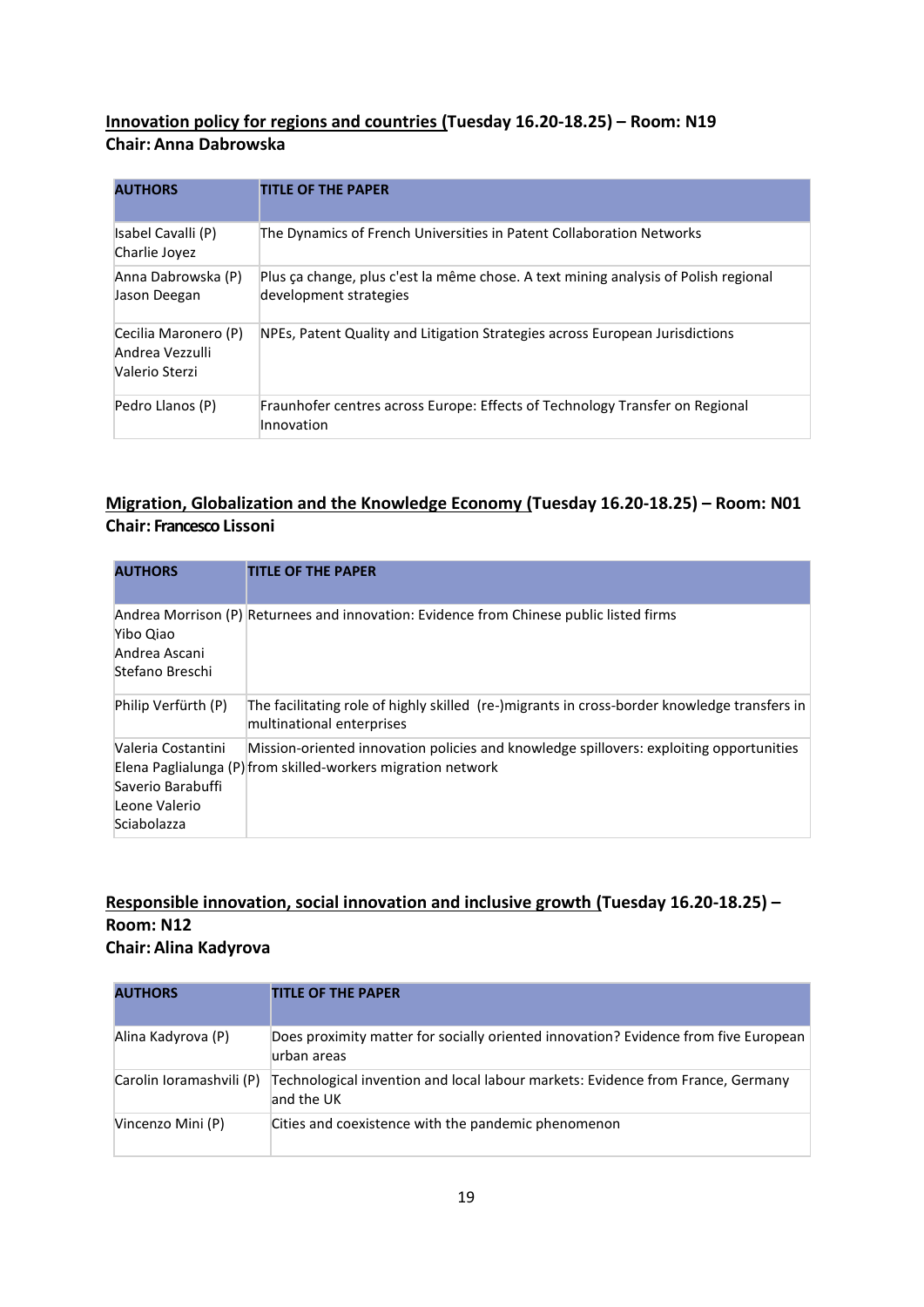### **The geography of environmental sustainability and technological transformations: opportunities and challenges for regions and territories (Tuesday 16.20-18.25) – Room: N11 Chair: Carolina Castaldi**

| <b>AUTHORS</b>                                                        | <b>TITLE OF THE PAPER</b>                                                                                        |
|-----------------------------------------------------------------------|------------------------------------------------------------------------------------------------------------------|
| Artur Santoalha (P)<br><b>Fulvio Castellacci</b>                      | How can digitalization impact environmental sustainability in European regions?                                  |
| Carolina Castaldi (P)<br>Milad Abbasiharofteh<br>Sergio Petralia      | Greening EU regions: patterns of development between technological<br>opportunities and product applications     |
| Cristina Santhià (P)<br>Fabrizio Fusillo<br><b>Francesco Quatraro</b> | The geography of circular economy technologies in Europe: Evolutionary patterns<br>and technological convergence |
| Nicoletta Corrocher<br>Andrea Morrison                                | Simone Maria Grabner (P) Green Technological Diversification and International Co-Inventor Linkages              |

### **The multi-scalar geography of sustainability transitions: Exploring interfaces between sectoral and regional innovation dynamics (Tuesday 16.20-18.25) – Room: N14 Chair: Markus Steen**

| <b>AUTHORS</b>                                                  | <b>TITLE OF THE PAPER</b>                                                                                                                            |
|-----------------------------------------------------------------|------------------------------------------------------------------------------------------------------------------------------------------------------|
| Camilla Chlebna (P)<br>Hanna Martin<br>Jannika Mattes           | Grasping transformative regional development from a co-evolutionary<br>perspective – a research agenda                                               |
| Lena Stock (P)<br>Daniel Schiller                               | Development of new bioeconomy paths in a structurally weak region – an<br>exploration into global-local dynamics of a socio-technical transformation |
| Sebastian Rohe (P)<br>Ricarda Schmidt-Scheele<br>Jannika Mattes | Embedded or detached? The integration of companies in regional energy<br>transitions                                                                 |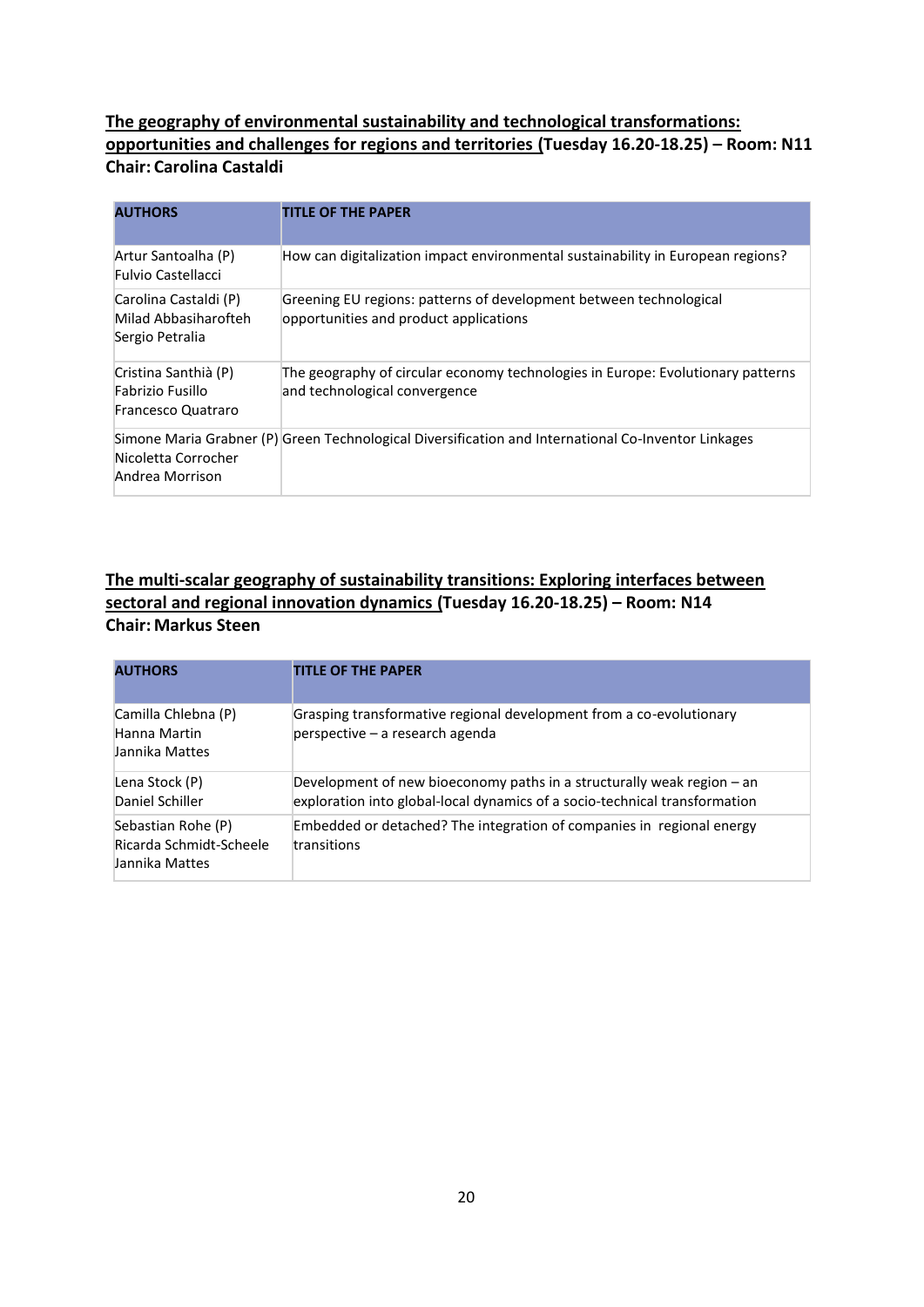### **Transformative regional resilience and innovation (Tuesday 16.20-18.25) – Room: N15 Chair: Wessel Vermuelen**

| <b>AUTHORS</b>                                                              | TITLE OF THE PAPER                                                                                                               |
|-----------------------------------------------------------------------------|----------------------------------------------------------------------------------------------------------------------------------|
| Wessel Vermuelen (P)<br>Alexandra Tsvetkova                                 | Balanced policy approach to regional growth: Innovation, productivity and resilience                                             |
| Bogang Jun (P)<br>Jara- Cris Figueroa<br>Donghyeon Yu                       | The economic resilience of amenity cluster in the post-Covid city: the effect of<br>relatedness on the survival of amenity shops |
| Sania Dzalbe (P)<br>Hane- Weijman Emelie<br><b>Rikard Eriksson</b>          | Temporality of Agency in Relation to Regional Resilience                                                                         |
| Xiangyu Quan (P)<br>Marte Cecilie<br>Wilhelmsen Solheim<br>Rune Dahl Fitjar | What used to help you might harm you—The role of local embeddedness and<br>collaboration to uneven resilience in times of crisis |

## **Universities and the geography of science and innovation (Tuesday 16.20-18.25) – Room: N02**

#### **Chair: Chiara Marzocchi**

| <b>AUTHORS</b>                                                           | <b>TITLE OF THE PAPER</b>                                                                             |
|--------------------------------------------------------------------------|-------------------------------------------------------------------------------------------------------|
| Adhen Benlahlou (P)                                                      | Scientific peer-effects in Cancer Research                                                            |
| Chiara Marzocchi (P)<br>Gabriele Angori<br>Ugo Rizzo<br>Laura Ramaciotti | The content evolution of codified public research in European universities                            |
| Kwadwo Atta-Owusu (P)<br>Rune Dahl Fitjar                                | Engaging for love of place? The role of place attachment in academics' regional<br>engagement efforts |
| Ludovic Dibiaggio (P)<br>Thai Tan Tran<br>Maryann Feldman                | The Temporal Value of Local Scientific Expertise                                                      |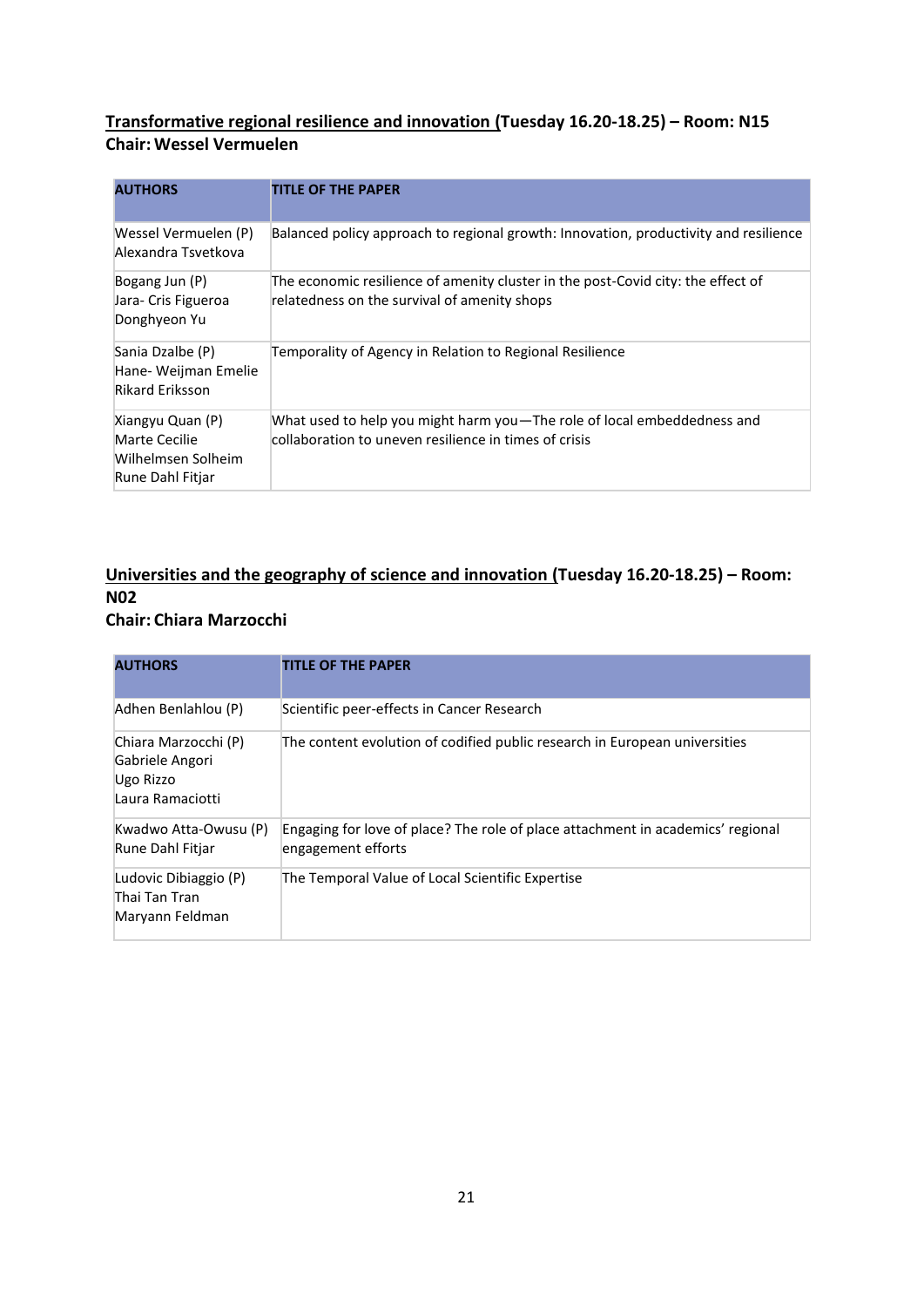## **Wednesday, July 6th – Parallel session 5**

#### **Barriers to digital innovation (11.00-12.40) – Room: N17**

### **Chair: Simona Ciappei**

| <b>AUTHORS</b>                                           | <b>TITLE OF THE PAPER</b>                                                  |
|----------------------------------------------------------|----------------------------------------------------------------------------|
| Arnauld Abreu (P)<br>Arnauld Bessagnet                   | The scaleup trajectory: who they hire and when                             |
| Nhat Strøm-Andersen (P)                                  | The challenges in adopting digital technologies and the case of food waste |
| Simona Ciappei (P)<br>Annalisa Caloffi<br>Marco Bellandi | Physician, heal thyself: the role of t-KIBS in 4.0 technology adoption     |

### **Clusters, industrial districts and regional innovation systems (11.00-12.40) – Room: N12 Chair: Bjorn Asheim**

| <b>AUTHORS</b>                                            | <b>TITLE OF THE PAPER</b>                                                                                                                         |
|-----------------------------------------------------------|---------------------------------------------------------------------------------------------------------------------------------------------------|
| Bjorn Asheim (P)<br>Helen Lawton Smith<br>Jonathan Potter | The potential for a biotechnology and SME based unrelated diversification in clusters<br>of advanced agricultural production in Northern Thailand |
| Denisa Naidin (P)<br>Sabine Dörry                         | The Luxembourgish Space Industry – Evolving Between Local and Global Forces                                                                       |
| Olivier Coussi (P)<br>Bastien Bernela                     | Territorial bricolage and political entrepreneur: the case of the Futuroscope leisure<br>park ecosystem in France                                 |
| Juliette Keohane (P)                                      | Jeans are coming home: case study of a French re-industrialisation business model                                                                 |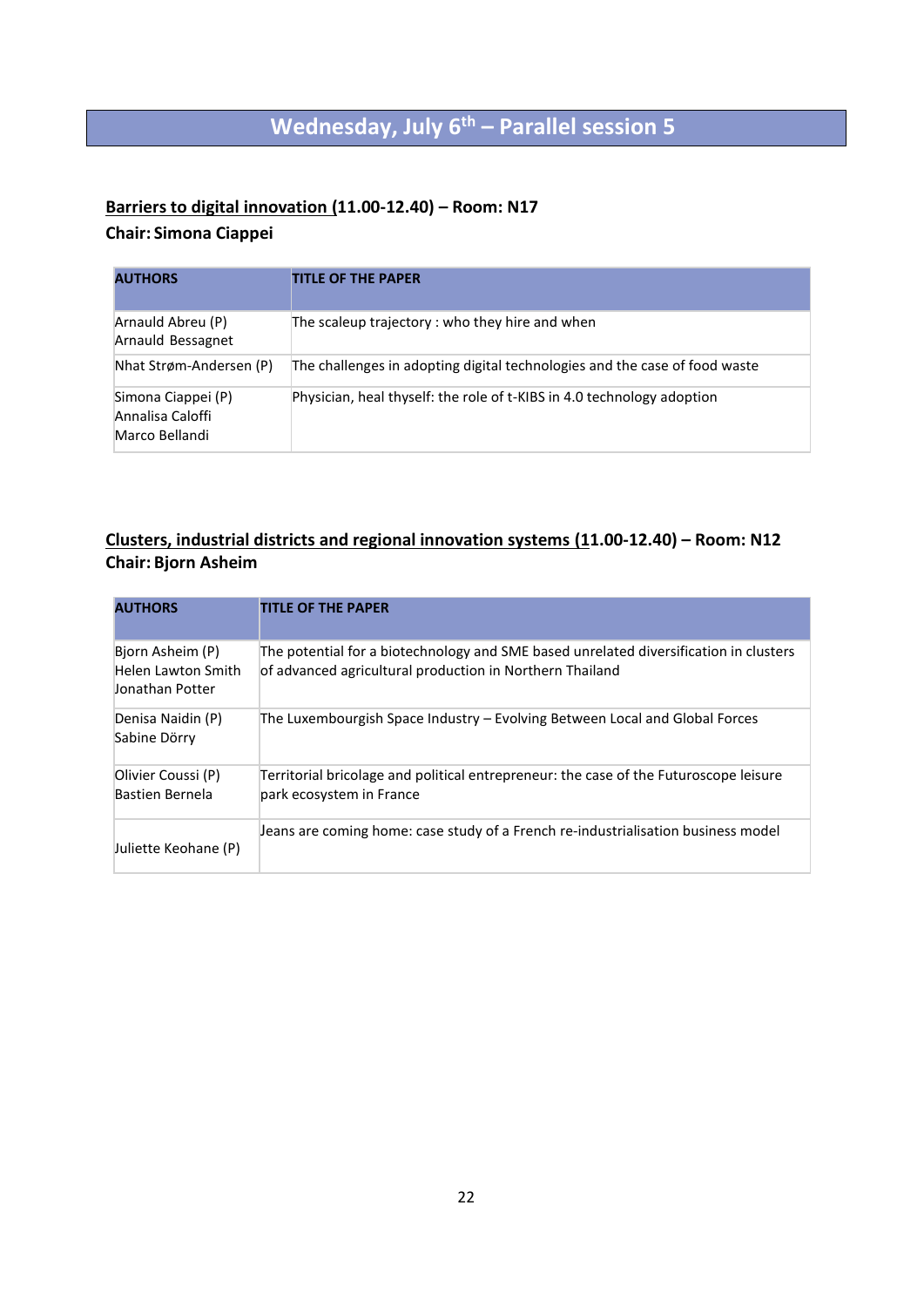## **Digital Platforms for Innovative Creative and Entrepreneurial Practices (11.00-12.40) – Room: N14**

**Chair: Shauna Brail**

| <b>AUTHORS</b>                                                         | <b>TITLE OF THE PAPER</b>                                                                                                                       |
|------------------------------------------------------------------------|-------------------------------------------------------------------------------------------------------------------------------------------------|
| Alica Repenning (P)<br>Anna Oechslen                                   | Creative digipreneurs and socio-technical niches: work practices of entrepreneuring in<br>a platform mediated environment                       |
| Giulia Occhini (P)<br>Emmanouil Tranos<br>Levi John Wolf               | A website-driven approach for assessing occupational segregation in the digital<br>economy                                                      |
| Han Chu (P)                                                            | Placing the Platform Economy: The Emerging, Developing and Upgrading of Taobao<br>Villages as a Platform-Based Place Making Phenomenon in China |
| Suntie Schmidt (P)<br>Oliver Ibert<br>Alica Repenning<br>Anna Oechslen | Platform Ecology: A user-centric and relational conceptualization of online platforms                                                           |

### **Evolution of complexity in time and space (Wednesday 11.00-12.40) – Room: N10 Chair: Nico Pintar**

| <b>AUTHORS</b>         | <b>TITLE OF THE PAPER</b>                                                                        |
|------------------------|--------------------------------------------------------------------------------------------------|
|                        | Margarida Bandeira Morais (P) Economic complexity and employment: The case of Portuguese regions |
| Nico Pintar (P)        | Complexity and smart specialization: Evaluating knowledge complexity                             |
| Juergen Essletzbichler | measures for EU metropolitan areas                                                               |
| Philipp Koch (P)       | Yet another space: Why the Industry Space adds value to the understanding                        |
| Wolfgang Schwarzbauer  | of structural change and economic development                                                    |

### **Globalisation of innovation and knowledge (Wednesday 11.00-12.40) – Room: N13 Chair: Andrea Coveri**

| <b>AUTHORS</b>    | <b>TITLE OF THE PAPER</b>                                                              |
|-------------------|----------------------------------------------------------------------------------------|
| Andrea Coveri (P) | Functional specialization in FDI and value capture in GVCs: An empirical assessment of |
| Antonello Zanfei  | the smile curve on a global scale                                                      |
| Anran Mao (P)     | Geographically dispersed Chinese MNEs: the role of intra-firm networks and gatekeepers |
| Anne Plunket      | for technological catch-up                                                             |
| Eri Yamada (P)    | The knowledge complexity of the automotive industry: An inter-regional comparative     |
| Tetsu Kawakami    | perspective                                                                            |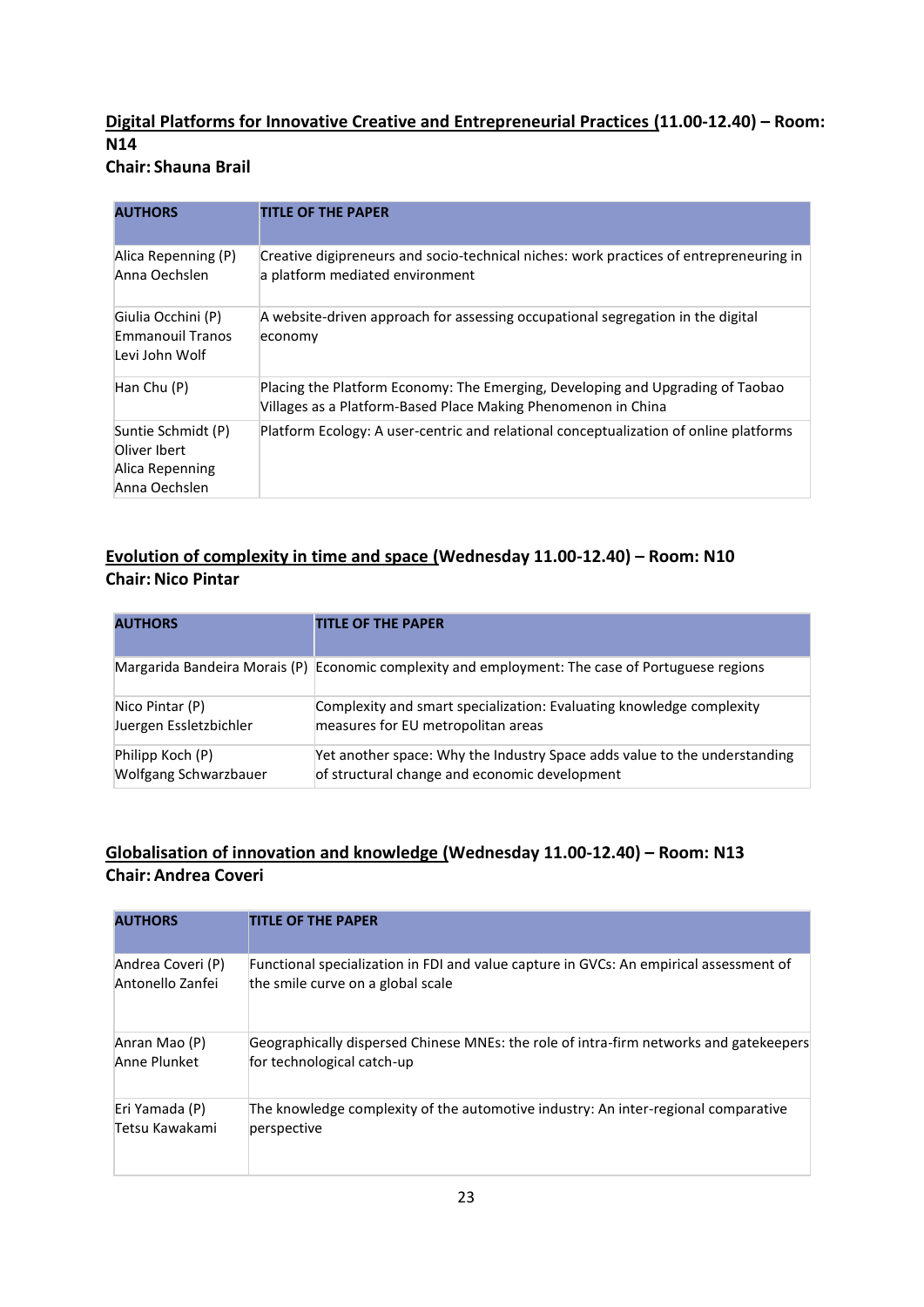### **Mobility of workers, relatedness and the geography of innovation (11.00-12.40) – Room: N15 Chair: Rosina Moreno**

| <b>AUTHORS</b>                                                      | <b>TITLE OF THE PAPER</b>                                                                                                                                                                |
|---------------------------------------------------------------------|------------------------------------------------------------------------------------------------------------------------------------------------------------------------------------------|
| Rosina Moreno (P)<br>Georgios<br>Tsiachtsiras<br>Deyun Yin          | Rails and innovation: Evidence from China                                                                                                                                                |
| Julien Giorgi (P)<br>Felipe Starosta de<br>Waldemar<br>Anne Plunket | Novelty, Migration and Relatedness                                                                                                                                                       |
| Sandro Montresor<br>(P)                                             | "With no siblings, but with home": single patent-class inventions (SPIs) and regional<br>technological diversification in Europe                                                         |
| Rolf Sternberg (P)<br>Louis Knüpling                                | High-speed internet vs. locational preferences of the highly-skilled: Will improved digital<br>[infrastructure lead to a decrease of economic disparities between urban and rural areas? |

#### **Responsible innovation, social innovation and inclusive growth (Wednesday 11.00-12.40) – Room: N01 Chair: Fulvio Castellacci**

| <b>AUTHORS</b>                          | <b>TITLE OF THE PAPER</b>                                                                                                    |
|-----------------------------------------|------------------------------------------------------------------------------------------------------------------------------|
| Fulvio Castellacci (P)                  | Innovation and social welfare: A new research agenda                                                                         |
| Liliana Cuccu (P)                       | Just relocated? Robots, displacement and job quality                                                                         |
| Christian Binz (P)<br>Carolina Castaldi | Towards a normative turn in the geography of innovation? Evolving perspectives on<br>innovation, institutions and well-being |

### **Spatial dynamics of innovation networks (Wednesday 11.00-12.40) – Room: N16 Chair: Corinne Autant-Bernard**

| <b>AUTHORS</b>                                       | <b>TITLE OF THE PAPER</b>                                                                                                     |
|------------------------------------------------------|-------------------------------------------------------------------------------------------------------------------------------|
| Corinne Autant-<br>Bernard (P)                       | Structural holes in networks of cross-organizational R&D teams                                                                |
| Ugo Fratesi                                          | Federico Fantechi (P) Firm competitiveness, specialization and employment growth: territorial level<br>relationships          |
| Sergio Petralia (P)<br>Tom Kemeny<br>Michael Storper | Disruptive innovation and uneven regional economic development                                                                |
| Yiran Su (P)<br>Robert Elliott<br>Liza Jabbour       | Global technological innovation: a systematic analysis of green innovation, international<br>collaboration and patent quality |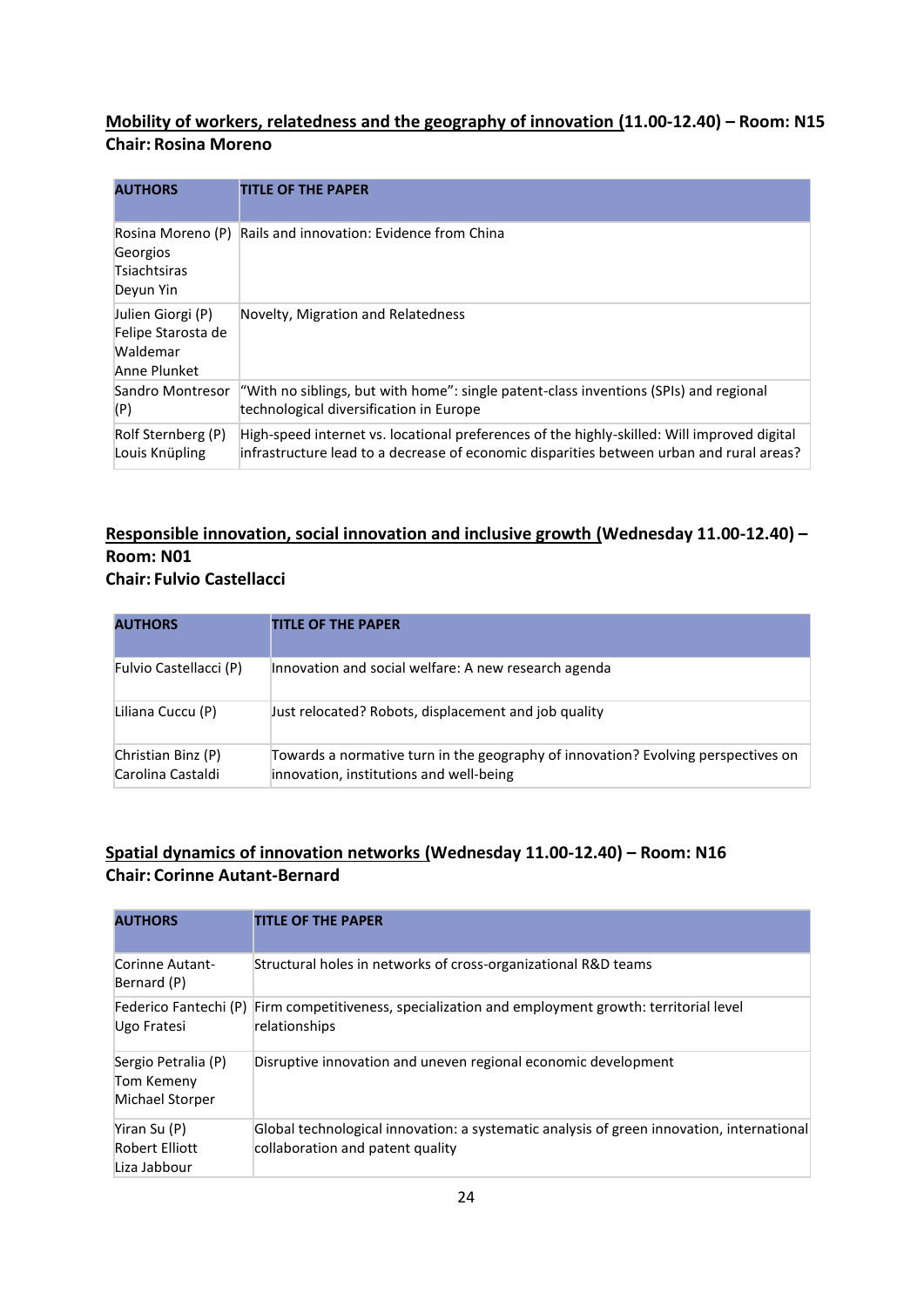### **The Geography of Creative Activities and Industries (Wednesday 11.00-12.40) – Room: N11 Chair: Amir Maghssudipour**

| <b>AUTHORS</b>                          | <b>TITLE OF THE PAPER</b>                                                                                               |
|-----------------------------------------|-------------------------------------------------------------------------------------------------------------------------|
| Filippo Berti Mecocci<br>Marco Bellandi | Amir Maghssudipour (P) The role of cultural entrepreneurship in shaping human capital evidence from<br>European regions |
| Eva Coll-Martínez (P)                   | Creative industries and gentrification                                                                                  |

### **Transformative regional resilience and innovation (Wednesday 11.00-12.40) – Room: N02 Chair: Lorenzo Zirulia**

| <b>AUTHORS</b>                          | <b>TITLE OF THE PAPER</b>                                                                                                                                                 |
|-----------------------------------------|---------------------------------------------------------------------------------------------------------------------------------------------------------------------------|
| Charles Abbott (P)                      | Towards a new framework for bridging the emerging dichotomy between Smart<br>Specialisation and the Missions-Based policy approaches?                                     |
|                                         | Constanze Zöllter (P) Shrinking cities in peripheral regions as attractive residential and living locations – an<br>experimental approach from the German city of Görlitz |
| Lorenzo Zirulia (P)<br>Alessia Mariotti | Getting out of the quagmire: public and private strategies in Rimini after the 1989<br>mucilage crisis                                                                    |
| Stig-Erik<br>Jakobsen<br>Rune Njøs      | Nora Baekkelund (P) The relatedness of knowledge combinations $-a$ micro perspective on innovation in the<br>tourism industry                                             |

### **Universities and the geography of science and innovation (11.00-12.40) – Room: N19 Chair:Jarno Hoekman**

| <b>AUTHORS</b>                                                  | <b>TITLE OF THE PAPER</b>                                                                                            |
|-----------------------------------------------------------------|----------------------------------------------------------------------------------------------------------------------|
| Bernd Wurth (P)<br>Niall MacKenzie<br>Susan Howick<br>Erik Stam | S(t)imulating Academic Entrepreneurship in University Ecosystems: A Hybrid System<br>Dynamics Agent-Based Simulation |
| Jarno Hoekman (P)<br>Bastian Rake                               | Geography of authorship: how geography shapes authorship attribution in global team<br>science                       |
| Stefan Rehak (P)<br><b>Balazs Lengyel</b><br>Miroslav Spurek    | Urban scaling of university science in Europe 1970 – 2010                                                            |
| Hyunha Shin (P)<br>Keungoui Kim<br>Dieter Kogler                | Science collaboration, research funding, and novelty in scientific knowledge                                         |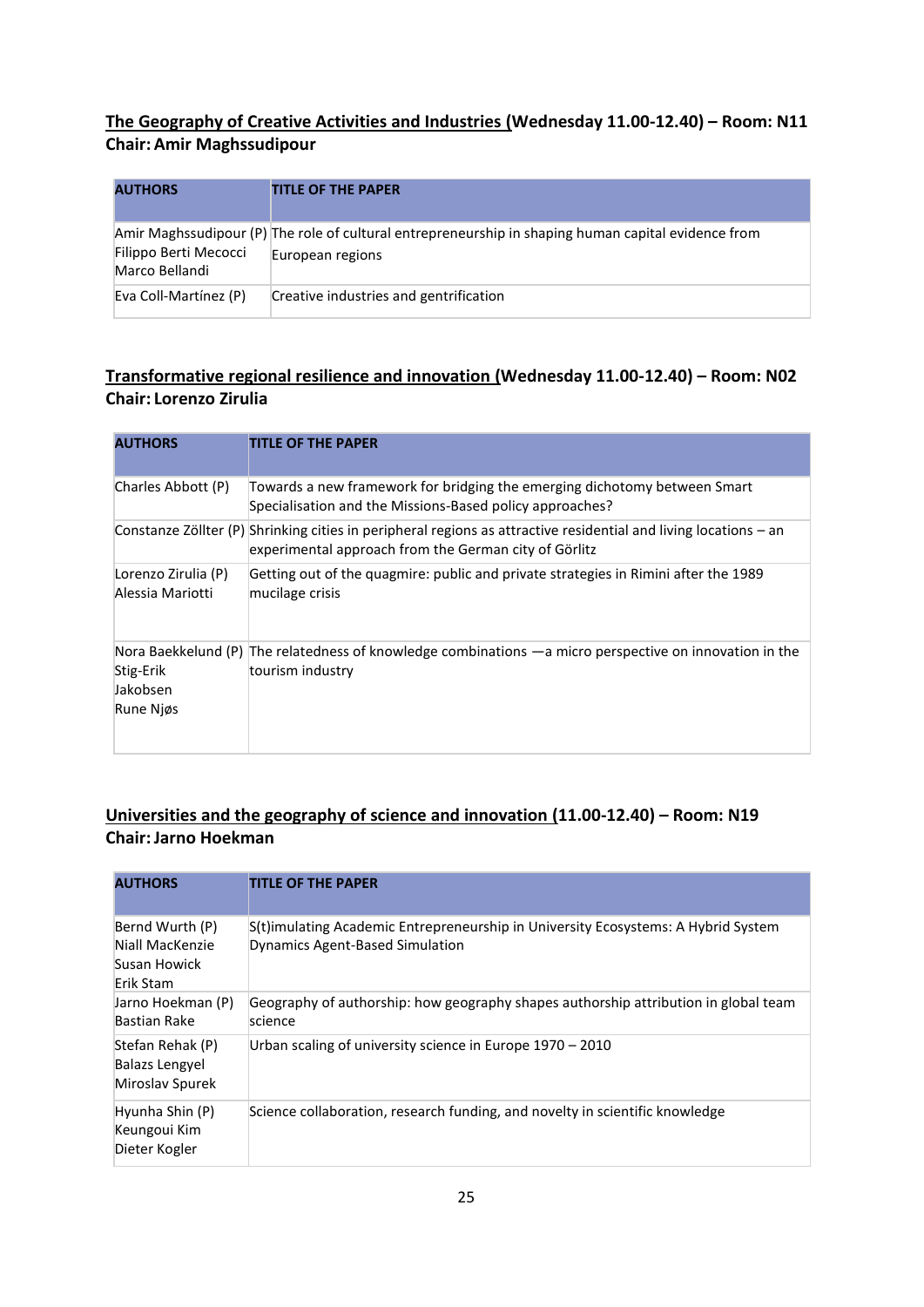# **Wednesday, July 6th – Parallel sessions 6**

### **Evolution of complexity in time and space (Wednesday 13.40-15.20) – Room: N10 Chair: Tom Broekel**

| <b>AUTHORS</b>                                   | <b>TITLE OF THE PAPER</b>                                                                         |
|--------------------------------------------------|---------------------------------------------------------------------------------------------------|
| Annie Tubadji (P)                                | Culture, Variety and Innovation: A CBD Approach to Cultural Entropy                               |
| Chiara Burlina                                   | Roberto Antonietti (P) Exploring the entropy-complexity nexus. Evidence from Italy                |
| Tom Broekel (P)<br>Lars Mewes<br>Louis Knuepling | Boosting, sorting, and complexity - Urban scaling of innovation across cities around<br>the world |

### **Exploring Technological Transformation in Europe (Wednesday 13.40-15.20) – Room: N15 Chair: Zoran Aralica**

| <b>AUTHORS</b>                                                                           | <b>TITLE OF THE PAPER</b>                                                                           |
|------------------------------------------------------------------------------------------|-----------------------------------------------------------------------------------------------------|
| Michael Grote (P)<br>Matthew Zook                                                        | Blockchain financial geographies: Disrupting space, agency and scale                                |
| Tzameret Rubin (P)<br>Francisco Trincado-<br>Munoz<br>Michiel van Meeteren<br>Tim Vorley | The economic geography of the digital transition in the APS-Complex: A technology<br>space analysis |
| Zoran Aralica (P)<br>Anita Harmina                                                       | The technological transformation of economies: measurement framework overview<br>and a new agenda   |
| Camilla Lenzi (P)<br>Roberta Capello                                                     | Industry 4.0 and Servitisation: regional patterns of 4.0 technological transformations<br>in Europe |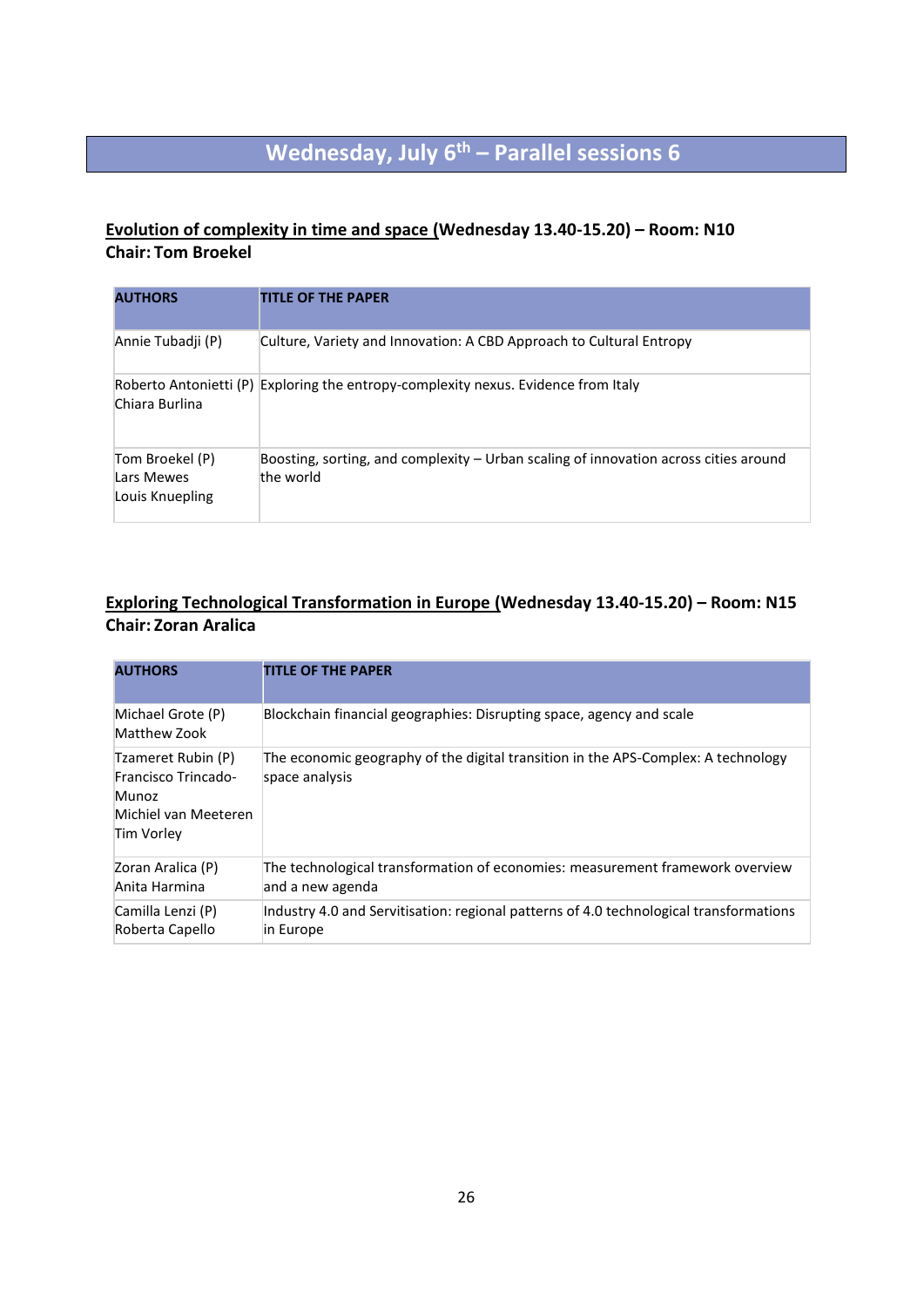### **Mapping the transition of regions towards environmental and socio- economic sustainability (Wednesday 13.40-15.20) – Room: N18 Chair: Luciana Lazzaretti**

| <b>AUTHORS</b>                                                         | <b>TITLE OF THE PAPER</b>                                                                                                                                             |
|------------------------------------------------------------------------|-----------------------------------------------------------------------------------------------------------------------------------------------------------------------|
| Britney Bulah (P)<br>Marko Hekkert<br>Simona Negro<br>Koen Beumer      | An institutional perspective on innovation system dynamics: system-building in the<br>United States' plant-based protein industry 1978-2019                           |
| Francesco Capone (P)<br>Niccolò Innocenti<br>Luciana Lazzeretti        | The Geography of Green Inventions in Italy                                                                                                                            |
| Julian Barnikol (P)<br>Ingo Liefner                                    | Advanced Frugal Innovations in different regions: insights from a combination of<br>Innovation Systems Concepts, the Multi-Level Perspective, and Case-based Evidence |
| Maria Tsouri (P)<br>Ron Boschma                                        | The importance of science for the development of new PV technologies in European<br>regions                                                                           |
| Silvia Rita Sedita (P)<br>Stefania Oliva<br>Ivan De Noni<br>Luigi Orsi | Opening the black box of well-being in Europe: the relative importance of GDP, green<br>innovations and social capital                                                |

### **Spatial dynamics of innovation networks (Wednesday 13.40-15.20) – Room: N13 Chair:Jose-Luis Hervas-Oliver**

| <b>AUTHORS</b>                                                             | <b>TITLE OF THE PAPER</b>                                                                                                          |
|----------------------------------------------------------------------------|------------------------------------------------------------------------------------------------------------------------------------|
| Eszter Bokanyi (P)<br>Martin Novak<br>Akos Jakobi<br><b>Balazs Lengyel</b> | Urban hierarchy and spatial diffusion over the innovation life cycle                                                               |
| Iris Wanzenböck (P)<br>Silvia Rocchetta<br>Dieter Kogler<br>Keungoui Kim   | Explaining the emergence of new regional technological specialisations: the role<br>of actors and technological network portfolios |
| Jose-Luis Hervas-Oliver (P)<br>Francisca Sempere-Ripoll                    | The anatomy of SME collaboration- a configurational analysis                                                                       |
| Mehmet Metehan Ciftci (P)<br>Nino David Jordan                             | How territorial is the soil decontamination innovation system?                                                                     |